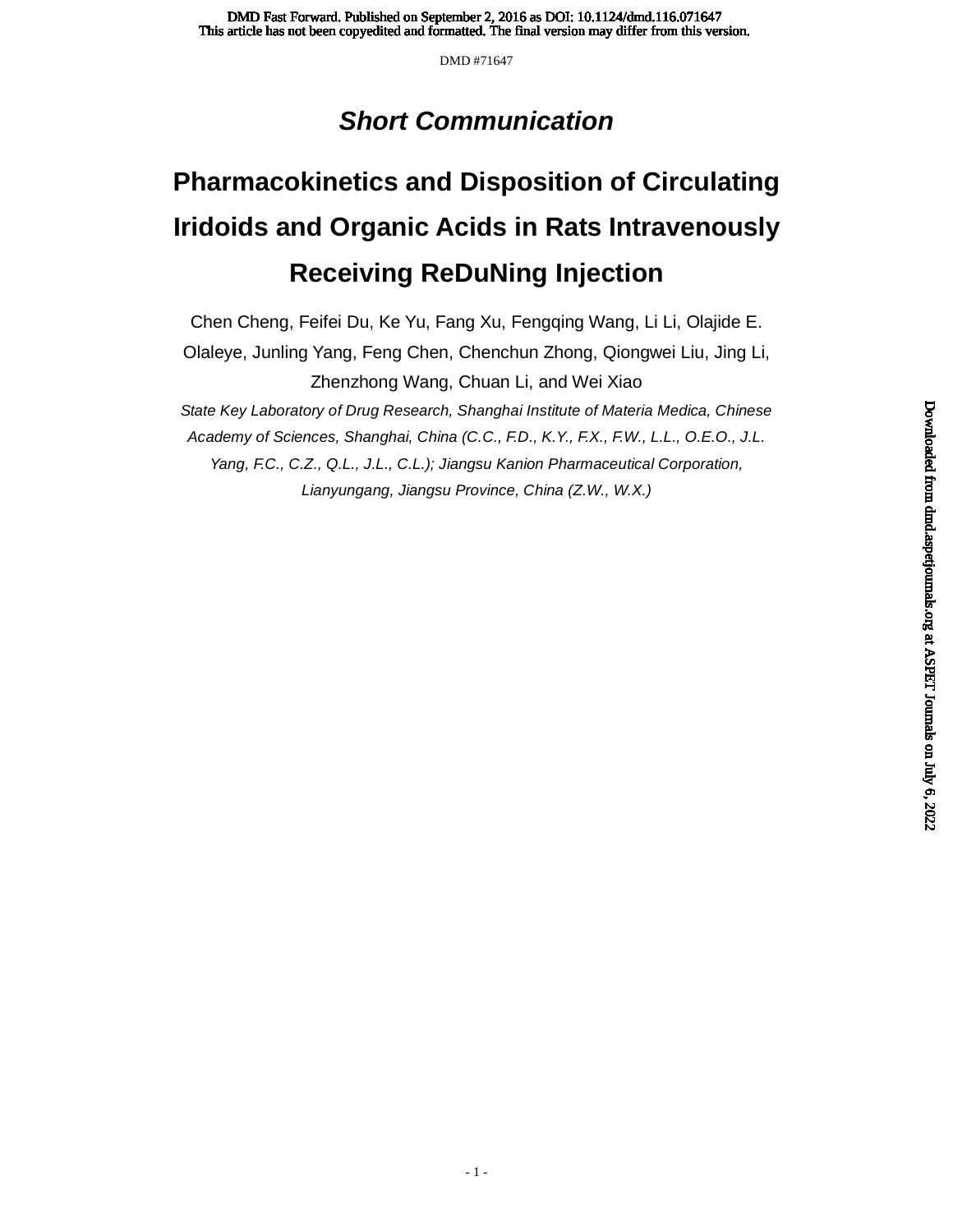#### DMD #71647

**Running Title:** Rat Pharmacokinetic Studies of ReDuNing Injection

**Address correspondence to:** Dr. Chuan Li, Laboratory for DMPK Research of Herbal Medicines, Shanghai Institute of Materia Medica, Chinese Academy of Sciences, 501 Haike Road, Zhangjiang Hi-Tech Park, Shanghai 201203, China. E-mail: chli@simm.ac.cn or Dr. Wei Xiao, Jiangsu Kanion Pharmaceutical Corporation, Lianyungang, Jiangsu Province 222001, China. E-mail: xw@kanion.com

**Number of Text Pages: 8** 

**Number of Tables: 1** 

**Number of Figures: 3** 

**Number of References: 13** 

**Number of Words in Abstract Section: 248** 

**Number of Words in Introduction Section: 328** 

**Number of Words in Results and Discussion Section: 1266** 

**ABBREVIATIONS:** AUC<sub>0-∞</sub>, area under plasma concentration-time curve to infinity; COMT, catechol-*O*-methyltransferase; CR, carbonyl reductase; *Cum.A*e-B,0-24h, cumulative amount excreted into bile collected 0–24 h after dosing started;  $Cum.A_{e-U,0-24h}$ , cumulative amount excreted into urine collected  $0-24$  h after dosing started;  $f_{e-B}$ , fraction of dose excreted into bile;  $f_{e-U}$ , fraction of dose excreted into urine; GSH, glutathione; PAPS, 3'-phosphoadenosine-5'-phosphosulfate; SAM, *S*-adenosylmethionine; SULT, sulfotransferase; *t*1/2, elimination half-life; UDPGA, uridine 5'-diphospho-glucuronic acid; UGT, uridine 5'-diphospho-glucuronosyltransferase.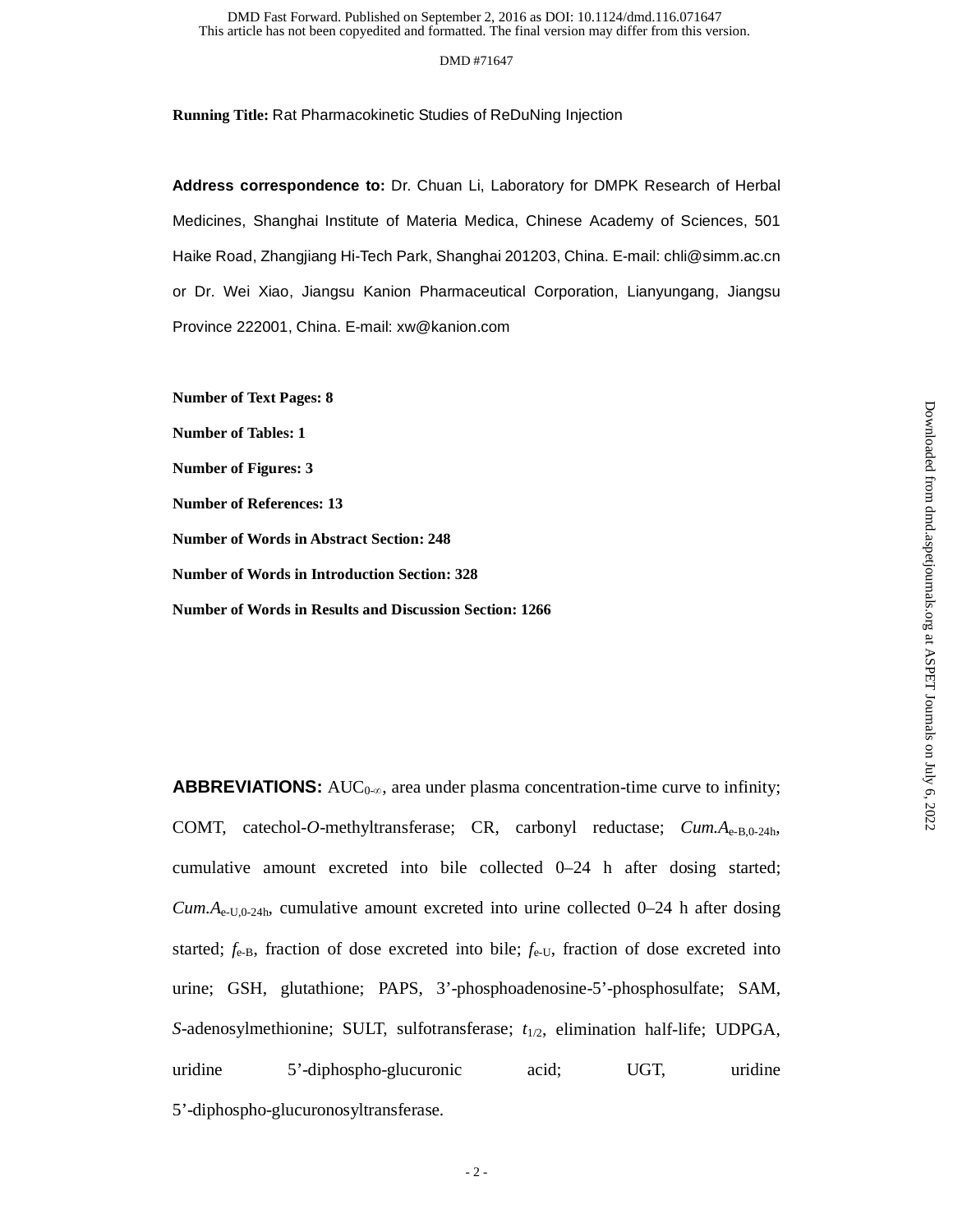### **ABSTRACT**

ReDuNing injection, prepared from a combination of *Gardenia Jasminoides* fruits, *Lonicera japonica* flower buds, and *Artemisia annua* aerial part, is extensively used for treatment of viral upper respiratory tract infection in China. Iridoids, organic acids, and flavonoids are probably important for the herbal injection because of their reported pharmacological properties. This study was designed to characterize pharmacokinetics and disposition of major circulating herbal compounds in rats intravenously receiving the injection. ReDuNing injection was found to contain 19 iridoids (content levels, 0.01–27.93 mM), 16 organic acids (0.04–19.06 mM), and 11 flavonoids (<0.08 mM). After dosing the injection, the iridoids geniposide, secologanic acid, secoxyloganin, genipin-1-β-gentiobioside, geniposidic acid, sweroside, and shanzhiside and the organic acids chlorogenic acid, quinic acid, cryptochlorogenic acid, and neochlorogenic acid were found to be the major circulating compounds with mean elimination half-lives of 0.2–0.9 hour, whereas other plasma compounds were at low exposure levels. These major circulating compounds exhibited small apparent volumes of distribution (0.03–0.34 l/kg). Most of the iridoids were eliminated predominantly via renal excretion of the unchanged compounds, whereas the organic acids were eliminated via methylation and sulfation and excreted into urine as the unchanged and metabolized compounds. The methylated metabolites also underwent subsequent conjugations before hepatobiliary and renal excretion. In vitro data suggested that the preceding metabolism of the organic acids in rats also occurred in humans. The current pharmacokinetic research could serve as a crucial step in identifying the chemical basis responsible for the therapeutic action of ReDuNing injection.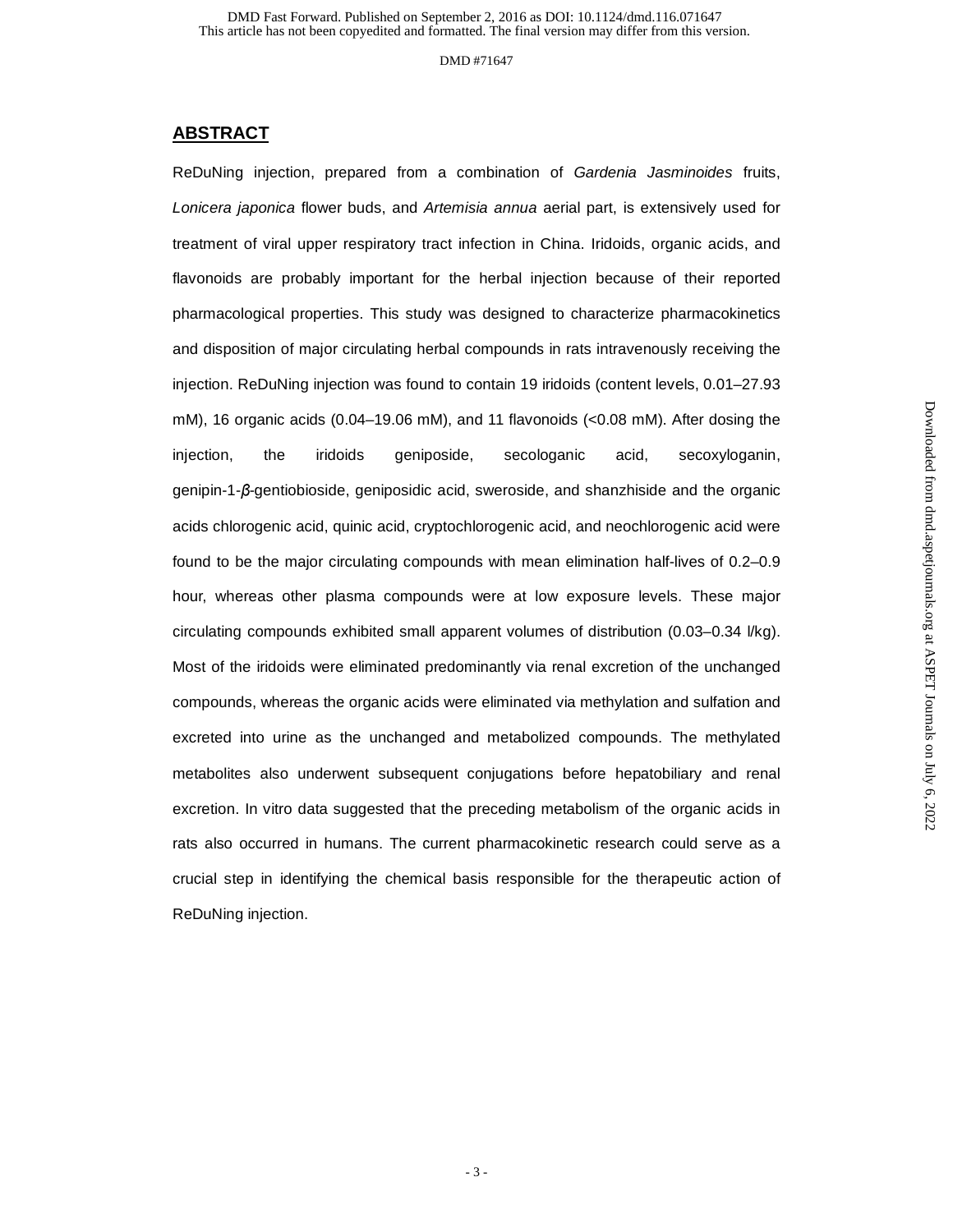#### DMD #71647

#### **Introduction**

ReDuNing is an herbal injection, which was approved in 2005 by the China Food and Drug Administration (China FDA) for treatment of viral upper respiratory tract infection associated with high fever, chills, headache, myalgia, and cough with phlegm. Each milliliter of the injection is prepared from a combination of 0.60 g of *Gardenia jasminoides* fruits (Zhizi), 0.75 g of *Lonicera japonica* flower buds (Jinyinhua), and 1.25 g of *Artemisia annua* aerial part (Qinghao), yielding an herb-to-injection ratio of 2.6:1. The injection is available as a sterile and nonpyrogenic dosage form for intravenous administration at a dose of 20 ml once daily for three days. ReDuNing therapy appears to have low incidence of side effects (Xu et al., 2009). Recently, ReDuNing injection is also used as an add-on therapy in conventional treatment of hand, foot, and mouth disease in children infected with coxsackievirus type A16 or enterovirus type 71 (Li et al., 2014). Despite its extensive use in clinics, little is known about the chemical basis responsible for the therapeutic action of ReDuNing injection.

Pharmacologically active constituents existing in adequate abundance in an herbal medicine and exhibiting favorable pharmacokinetic profiles are most likely to form the chemical basis responsible for the medicine's therapeutic action. ReDuNing injection has been reported to contain iridoids, organic acids, and flavonoids (Li et al., 2015a). These compounds are important because of their reported antiviral, anti-inflammatory, and antioxidative properties as pure isolates (Shang et al., 2011; Liu et al., 2013). Although bioanalytical assays were developed for measurement of concentrations of some iridoids and organic acids in human and rat plasma after dosing ReDuNing injection (Ni et al., 2015; Wang et al., 2015), pharmacokinetic information about ReDuNing injection is still limited. This hinders understanding the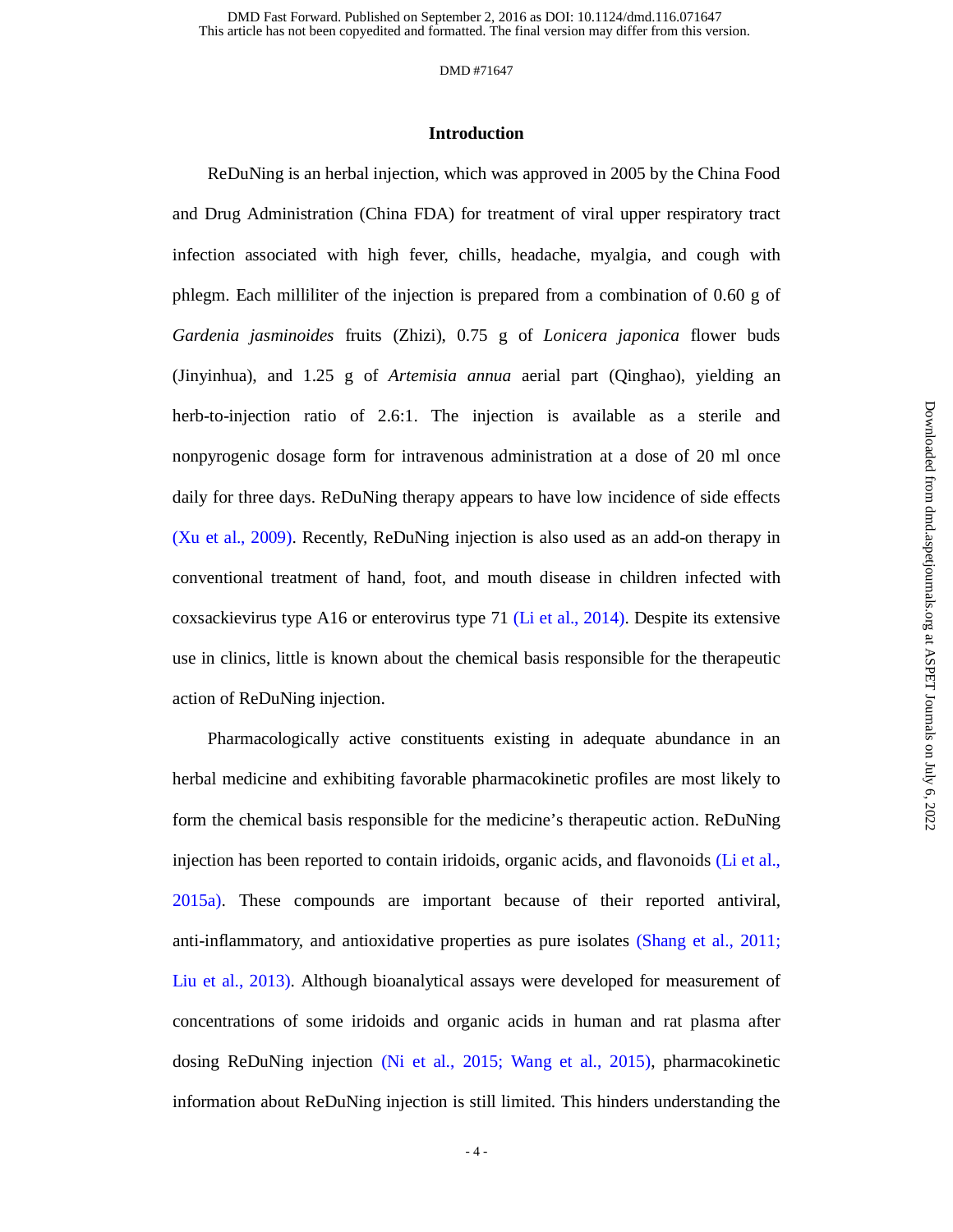chemical basis responsible for the therapeutic action of ReDuNing injection. The current study was designed to assess systemic exposure to ReDuNing compounds in rats intravenously receiving the herbal injection and to investigate pharmacokinetics and elimination of the major circulating herbal compounds.

#### **Materials and Methods**

A detailed description of materials and methods is provided in Supplemental Materials and Methods, which are available online.

**ReDuNing Injection and Its Component Herbs.** Samples of six lots of ReDuNing injection (China FDA drug ratification number, GuoYaoZhunZi-Z20050217) and samples of its component herbs *G. Jasminoides*  fruits, *L. japonicae* flower buds, and *A. annua* aerial part were obtained from Jiangsu Kanion Pharmaceutical Corporation (Lianyungang, Jiangsu Province, China).

**Chemicals and Reagents.** Reference standards of iridoids, organic acids, and flavonoids (purity, ≥98% by HPLC) were obtained from Tauto Biotech (Shanghai, China), Shanghai Nature Standard R&D and Biotech (Shanghai, China), BioBioPha (Kunming, Yunnan Province, China) , and Sigma-Aldrich (St. Louis, MO).

**Rat Studies.** All animal care and experimental procedures were in compliance with the Guidance for Ethical Treatment of Laboratory Animals (The Ministry of Science and Technology of China, 2006) and approved by an Institutional Animal Care and Use Committee at Shanghai Institute of Materia Medica (Shanghai, China). Male Sprague Dawley rats (200–230 g) were obtained from the Sino-British SIPPR/BK Laboratory Animal (Shanghai, China). Three rat studies were performed by giving a single 30-minute intravenous infusion of ReDuNing injection at 2 ml/kg via the tail veins. The rat dose was derived from the label daily dose of ReDuNing injection (20 ml/person) according to dose normalization by body surface area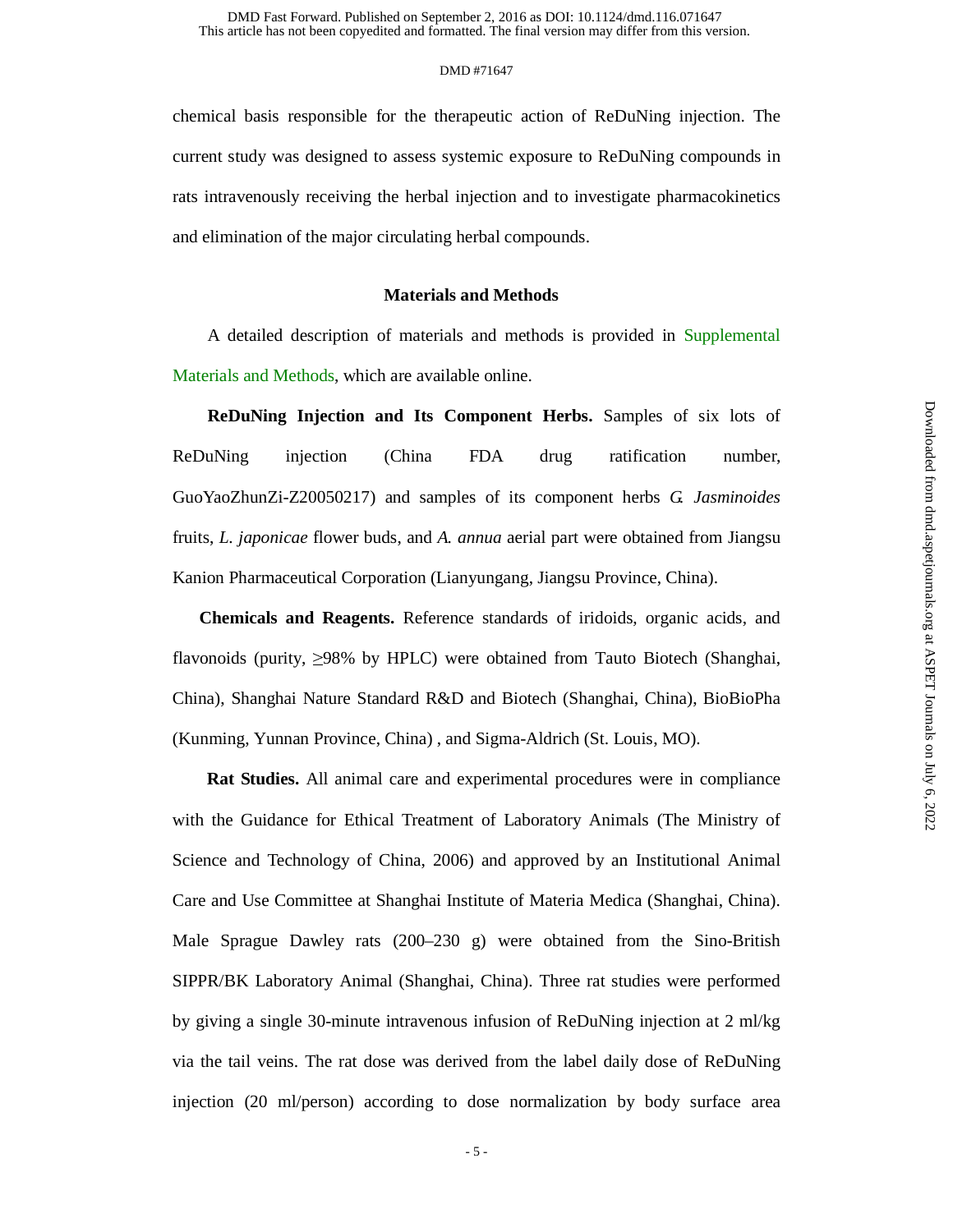(Reagan-Shaw et al., 2008). In the first rat study, blood samples  $({\sim}80 \mu l)$  were collected from four rats, into heparinized tubes, before and 0.083, 0.25, 0.5, 0.58, 0.75, 1, 1.5, 2.5, 4.5, 6.5, 8.5, and 24 hours after starting infusion; the plasma fractions were prepared by centrifuging the blood samples. In the second rat study, urine samples were collected, from four rats, before and 0–4, 4–8, and 8–24 hours after starting infusion. In the third rat study, bile samples were collected, from four rats, before and 0–2, 2–4, 4–6, 6–8, and 8–24 hours after starting infusion.

**In Vitro Metabolism Studies.** To characterize metabolism of herbal compounds in rats and to facilitate prediction of the metabolism in humans, metabolic capacities of cytochrome P450 (P450), carbonyl reductase (CR), catechol-*O*-methyltransferase (COMT), UDP-glucuronosyltransferase (UGT), and sulfotransferase (SULT) for ReDuNing compounds were assessed using rat liver microsomes and cytosol, as well as human liver microsomes and cytosol. The preceding metabolic reactions were repeated by adding glutathione (GSH) into the incubations. Also, interplays of COMT with UGT and with SULT were also evaluated using methods by Li et al. (2015b).

**Determination of Plasma Protein Binding.** Fractions of unbound compounds to rat plasma proteins  $(f_u)$  were assessed by an ultrafiltration method (Guo et al., 2006).

**Liquid Chromatography/Mass Spectrometry-Based Assays.** A Waters Synapt G2 high definition time-of-flight mass spectrometer (Manchester, UK), interfaced via a Zspray/LockSpray ESI source with a Waters Acquity UPLC separation module (Milford, MA), was used for analysis of unchanged and metabolized herbal compounds in ReDuNing injection, the component herbs, rat biosamples, and in vitro metabolism study samples.

**Data Processing.** Pharmacokinetic parameters were estimated by noncompartmental analysis using Kinetica software (version 5.0; Thermo Scientific,

 $-6-$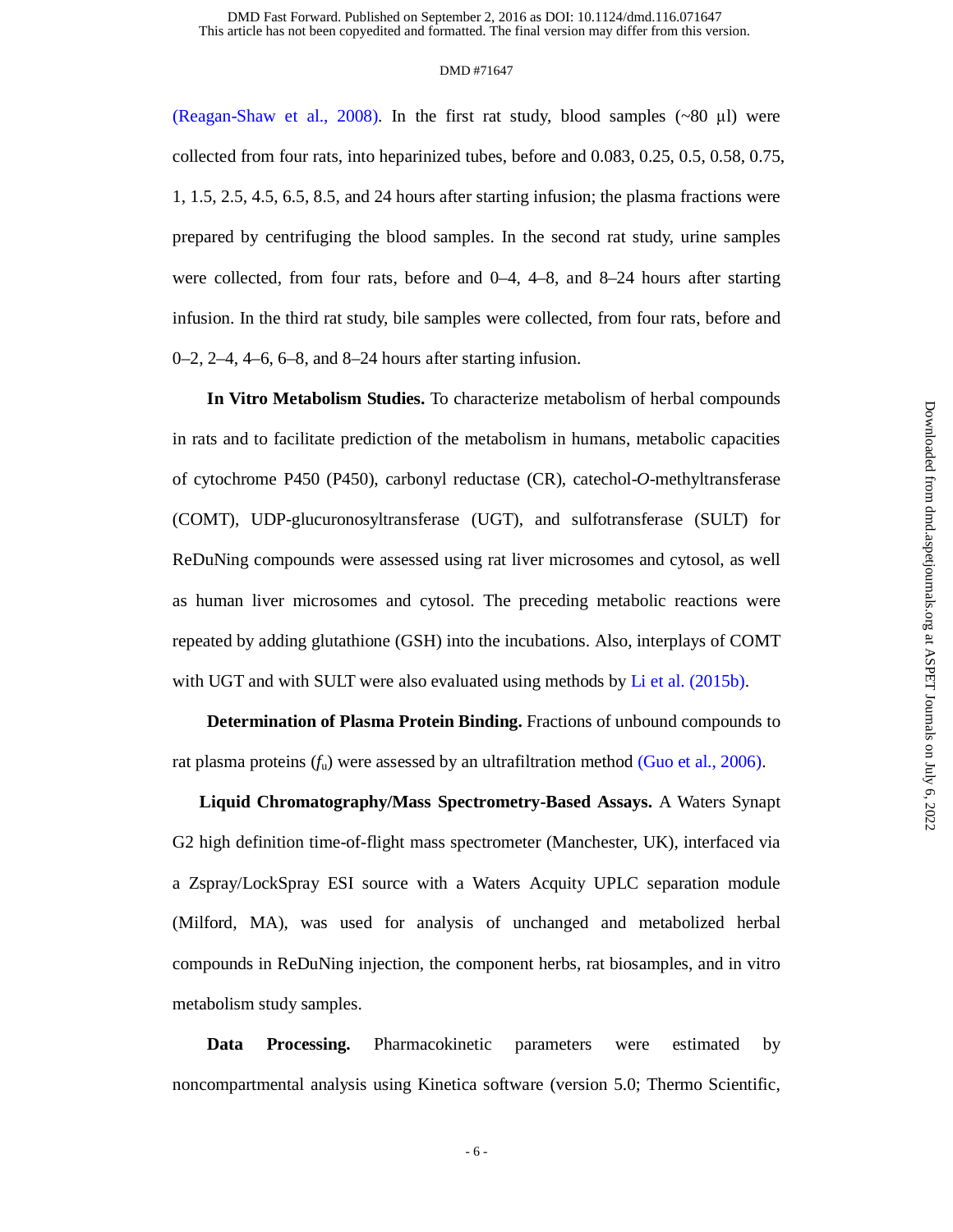#### DMD #71647

Philadelphia, PA). All data are expressed as the mean ± standard deviation.

#### **Results and Discussion**

Analysis of the chemical composition of ReDuNing injection was the first step in pharmacokinetic research on the injection. The aims of the analysis were to understand which, and how much, herbal compounds were introduced into the bloodstream by dosing the injection and to understand the injection's lot-to-lot variability. A total of 46 compounds (19 iridoids, 16 organic acids, and 11 flavonoids) were detected in ReDuNing injection (Fig. 1). The compounds could be graded according to their dose levels from ReDuNing injection at the label daily dose 20 ml/person. The iridoids geniposide (**6**) and secologanic acid (**4**) and the organic acids chlorogenic acid (**30**), quinic acid (**25**), cryptochlorogenic acid (**31**), and neochlorogenic acid (**29**) exhibited dose levels of >100 μmol/person (135–592  $\mu$ mol/person); the injection exhibited small lot-to-lot variability  $(3.1–7.9%)$  for these compounds, except for **4** being 26.4% (Supplemental Table 1). The sum of the dose levels of **6** and **4** was 78.2% of the total dose of iridoids present in ReDuNing injection, whereas the sum of the dose levels of **30**, **25**, **31**, and **29** was 89.6% of the total dose of organic acids in the injection. The dose levels of secoxyloganin (**12**), genipin-1-β-gentiobioside (**16**), geniposidic acid (**3**), sweroside (**2**), shanzhiside (**9**), isochlorogenic acid C (**35**), caffeic acid (**24**), isochlorogenic acid B (**33**), and isochlorogenic acid A (**34**) were in the range 10–100 μmol/person (13–69 <sup>μ</sup>mol/person); the lot-to-lot variability for these compounds was 6.0–16.1%. The remaining ReDuNing compounds (including all the detected flavonoids) were in the range  $\langle 10 \text{ \mu mol/person } (0.0007-8 \text{ \mu mol/person})$ ; the lot-to-lot variability for these minor compounds was 6.3–61.7%. Most of the ReDuNing iridoids originated from the component herbs Zhizi and Jinyinhua. However, **6** originated predominantly from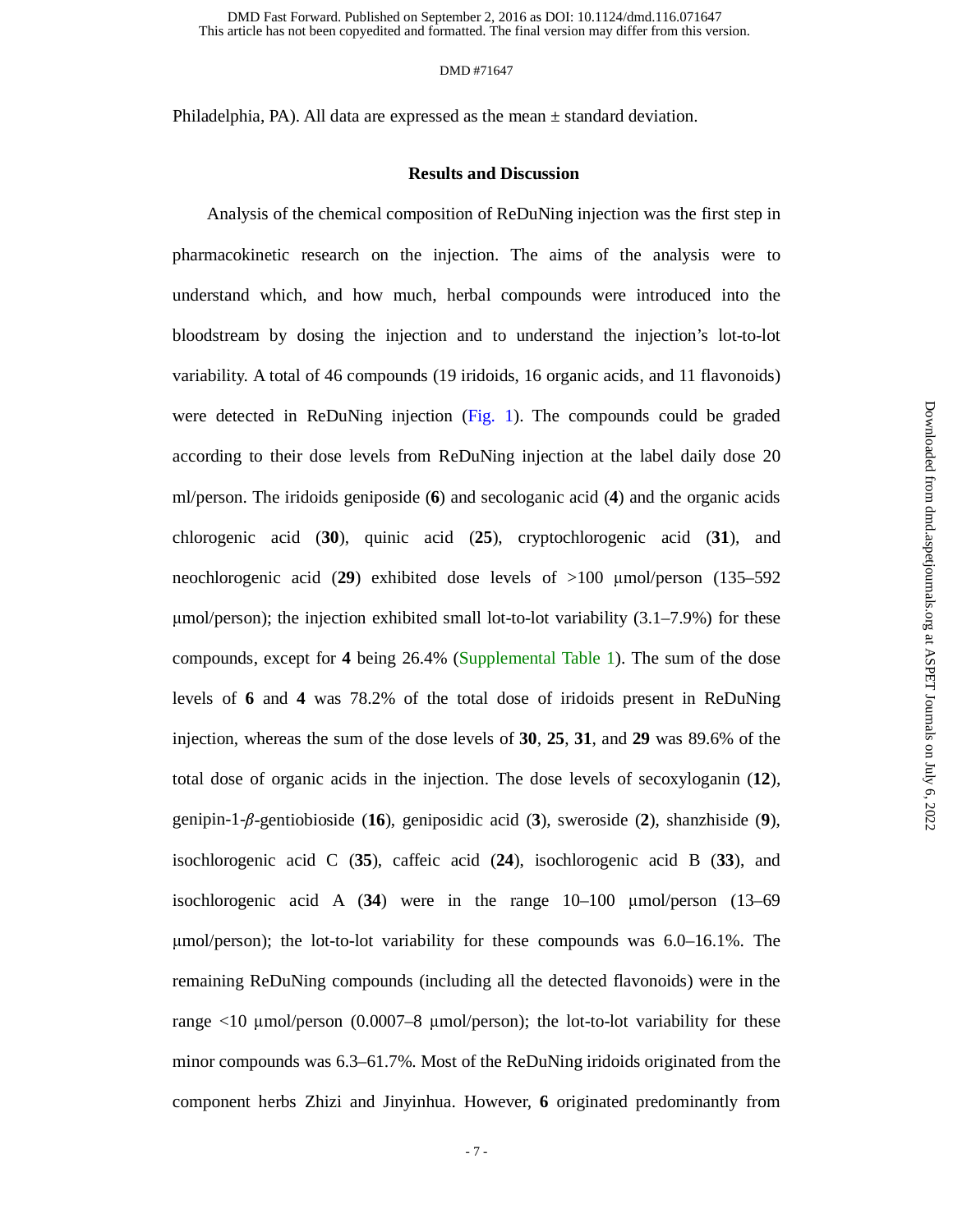Zhizi, whereas **4** originated predominantly from Jinyinhua. Most of the ReDuNing organic acids originated from Zhizi, Jinyinhua, and Qinghao. However, **30** and **25** originated predominantly from Jinyinhua. Despite being minor constituents present in the component herbs, **31** and **29** were also major ReDuNing organic acids, which, in part, were transformed from **30** during the preparation of the injection. Dawidowicz et al. (2014) reported heating-induced conversion of chlorogenic acid into cryptochlorogenic acid and neochlorogenic acid in water.

To understand systemic exposure to ReDuNing compounds, rats received a 30-minute intravenous infusion of the herbal injection. As shown in Fig. 2, a total of 39 unchanged herbal compounds (19 iridoids, 16 organic acids, and 4 flavonoids) were detected in plasma samples of rats after starting infusion. The iridoids geniposide (**6**), secologanic acid (**4**), secoxyloganin (**12**), and geniposidic acid (**3**) and the organic acids chlorogenic acid (**30**), quinic acid (**25**), cryptochlorogenic acid (**31**), and neochlorogenic acid (**29**) exhibited high levels of systemic exposure; whereas the iridoids sweroside (2), genipin-1- $\beta$ -gentiobioside (16), and shanzhiside (9) were at lower levels. Chemical structures of these major circulating ReDuNing compounds are shown in Fig. 2. The plasma flavonoids detected were at quite low levels. A total of 40 unchanged ReDuNing compounds were detected in rat urine samples, whereas only 24 such compounds were detected, all at low levels, in bile samples (Fig. 2). Renal excretion of unchanged compound was found to be the main elimination pathway for the major circulating iridoids **6**, **12**, **16**, **2**, and **9** with fractions of doses excreted into urine  $(f_{e-U})$  of 64.0–87.5%, whereas the  $f_{e-U}$  of the iridoid 3 was 334.8%. As shown in Supplemental Table 2B, an in vitro metabolism study using rat liver microsomes suggested that P450-mediated and NADPH-dependent oxidative ester cleavage of **6** probably took place in rats to yield **3**. Unlike for these iridoids, renal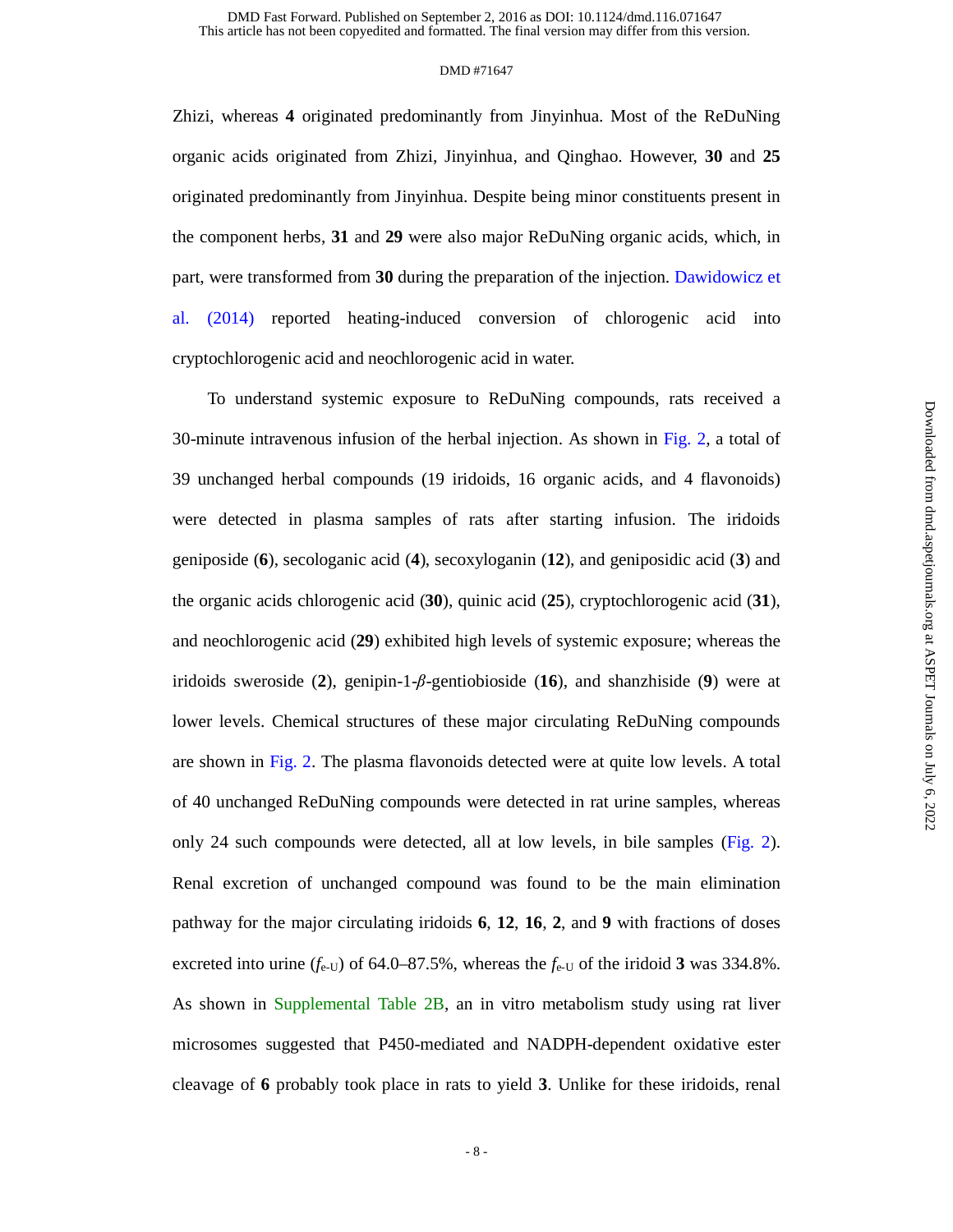#### DMD #71647

excretion was a minor elimination pathway for the iridoid  $4$  ( $f_{e-U}$ , 7.3%); so was biliary excretion (fraction of dose excreted into bile,  $f_{e-B}$ ; 0.1%). A reduced metabolite of **4** (**M4R**) was detected in rat plasma, urine, and bile samples (Supplemental Fig. 1 and Supplemental Table  $2A$ ); the metabolism was probably mediated by carbonyl reductase (CR) in rat liver cytosol fortified with NADPH (Supplemental Table 2B) and could be inhibited by quercetin. The organic acid **25** was also primarily eliminated unchanged via renal excretion  $(f_{e-U}, 89.7\%)$ . The  $f_{e-U}$  values of the other organic acids **30**, **31**, and **29** (31.9–44.2%) were lower than that of **25**; several metabolites of these compounds were detected in rats (Supplemental Fig. 1 and Supplemental Table 2A). Because **30**, **31**, and **29** were isomers with the same molecular mass 354 daltons, characterization of the parent compound and metabolite relationship was achieved by in vitro metabolism study using purified compounds as substrates (Supplemental Table 2B). As a result, the detected plasma metabolites were methylated metabolites of 30 ( $M30_{M-1}$  and  $M30_{M-2}$ ), 31 ( $M31_{M-1}$  and  $M31_{M-2}$ ), and 29  $(M29<sub>M-1</sub>$  and  $M29<sub>M-2</sub>)$  and their sulfated metabolites  $(M30<sub>S-2</sub>, M31<sub>S</sub>)$ , and  $M29<sub>S</sub>$ ); these metabolites were excreted into urine and, all to less extent, into bile. In addition, the methylated metabolites were subsequently glucuronized to yield  $M30_{M-G}$ ,  $M31_{M-G}$ , and  $M29_{M-G}$  (excreted into urine and bile) or conjugated with GSH to yield  $M30_{M\text{-}Gsh-1}$ ,  $M30_{M\text{-}Gsh-2}$ ,  $M31_{M\text{-}Gsh}$ , and  $M29_{M\text{-}Gsh}$  (all excreted only into bile). Figure 3 shows proposed metabolic pathways of **6**, **4**, **30**, **31**, and **29** in rats intravenously receiving ReDuNing injection. In vitro metabolism studies using human liver microsomes and cytosol suggested that the preceding metabolism of **6**, **4**, **30**, **31**, and **29** in rats probably also occurred in humans (Supplemental Table 2B).

Table 1 summarizes the pharmacokinetic parameters of major circulating herbal compounds in rats receiving ReDuNing injection; their plasma concentrations rose as

 $-9-$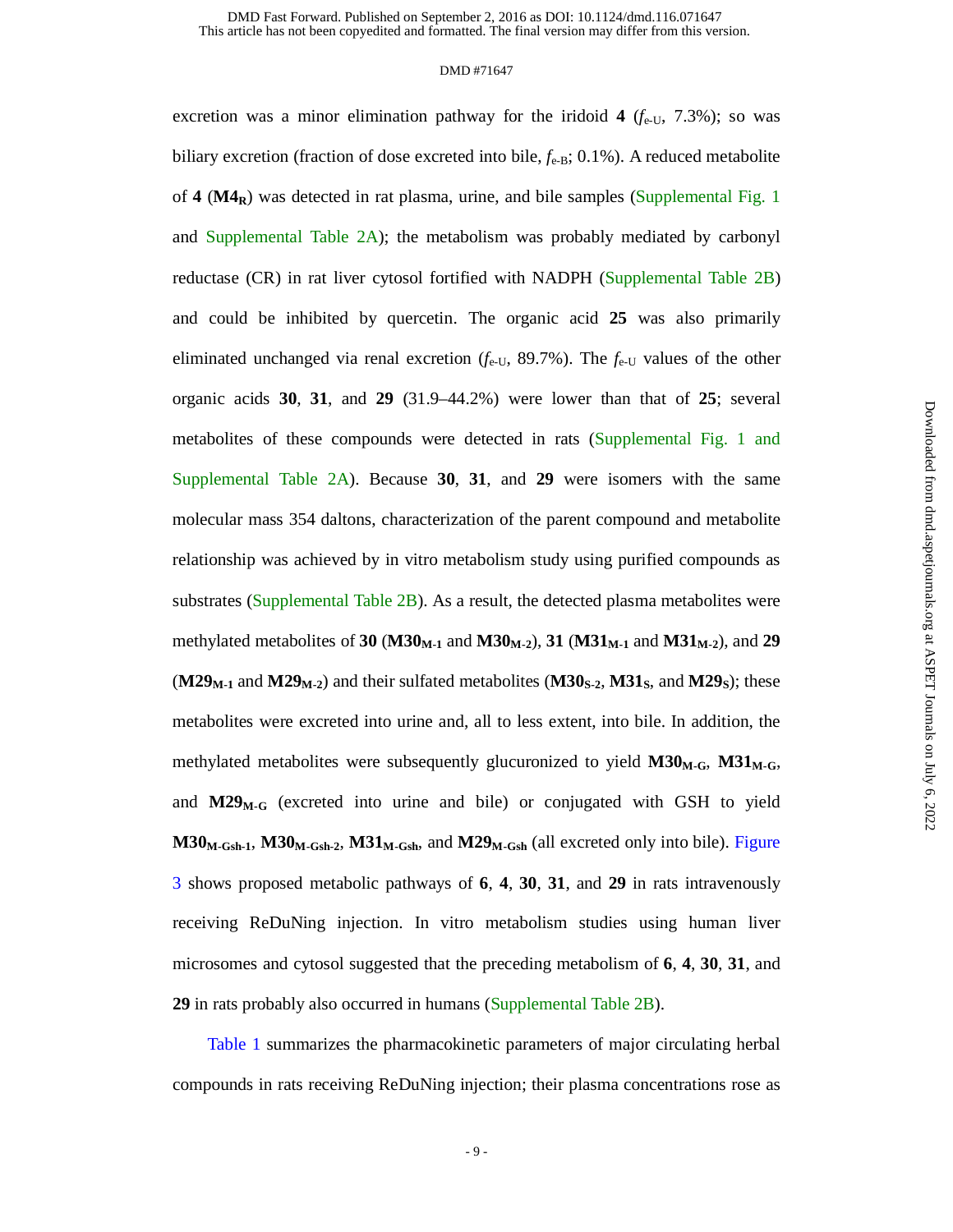#### DMD #71647

the 30-minute infusion was continued with the maximum plasma concentrations ( $C_{\text{max}}$ ) being measured just prior to completion of the infusions (Supplemental Fig. 2). The ReDuNing compounds exhibited short elimination half-lives  $(t_{1/2})$ , i.e. 0.3–0.9 hour for the iridoids geniposide (**6**), secologanic acid (**4**), secoxyloganin (**12**), genipin-1-β-gentiobioside (**16**), geniposidic acid (**3**), sweroside (**2**), and shanzhiside (**9**) and 0.2–0.5 hour for the organic acids chlorogenic acid (**30**), quinic acid (**25**), cryptochlorogenic acid (**31**), and neochlorogenic acid (**29**). The mean total plasma clearance (CL<sub>tot,p</sub>) values of the iridoids and organic acids were  $3-22\%$  and  $7-21\%$  of rat cardiac plasma output (7.3 l/h/kg; Toutain et al., 2004), respectively, indicating the clearance of these compounds was not high. The mean distribution volumes at steady state  $(V_{SS})$  of iridoids  $(0.2-0.4 \text{ l/kg})$  and organic acids  $(0.3-0.4 \text{ l/kg})$  were close to the rat extracellular volume (0.3 l/kg; Davies and Morris, 1993). The iridoids and organic acids were poorly bound to rat plasma protein with fractions of compounds unbound to rat plasma proteins  $(f_u)$  of 75.2–99.0% and 48.8–65.8%, respectively.

Chinese herbal medicines are often combinations of multiple herbs and have very complex chemical composition. Pharmacokinetic research, serving as compound sieve (Liu, et al. 2009), is a crucial step in identifying the chemical basis responsible for the therapeutic actions of herbal medicines. In the current study, 11 unchanged herbal compounds (seven iridoids and four organic acids) showed considerably high levels of systemic exposure with short  $t_{1/2}$  (<1 hour) in rats intravenously receiving ReDuNing injection. Also, several methylated and sulfated metabolites of the organic acids exhibited high levels of systemic exposure. Further investigation of these major circulating herbal compounds, including assessing their pharmacodynamic activities related to the injection's therapeutic action, exploring the translation of the compounds' individual activities into the injection's overall action, and evaluating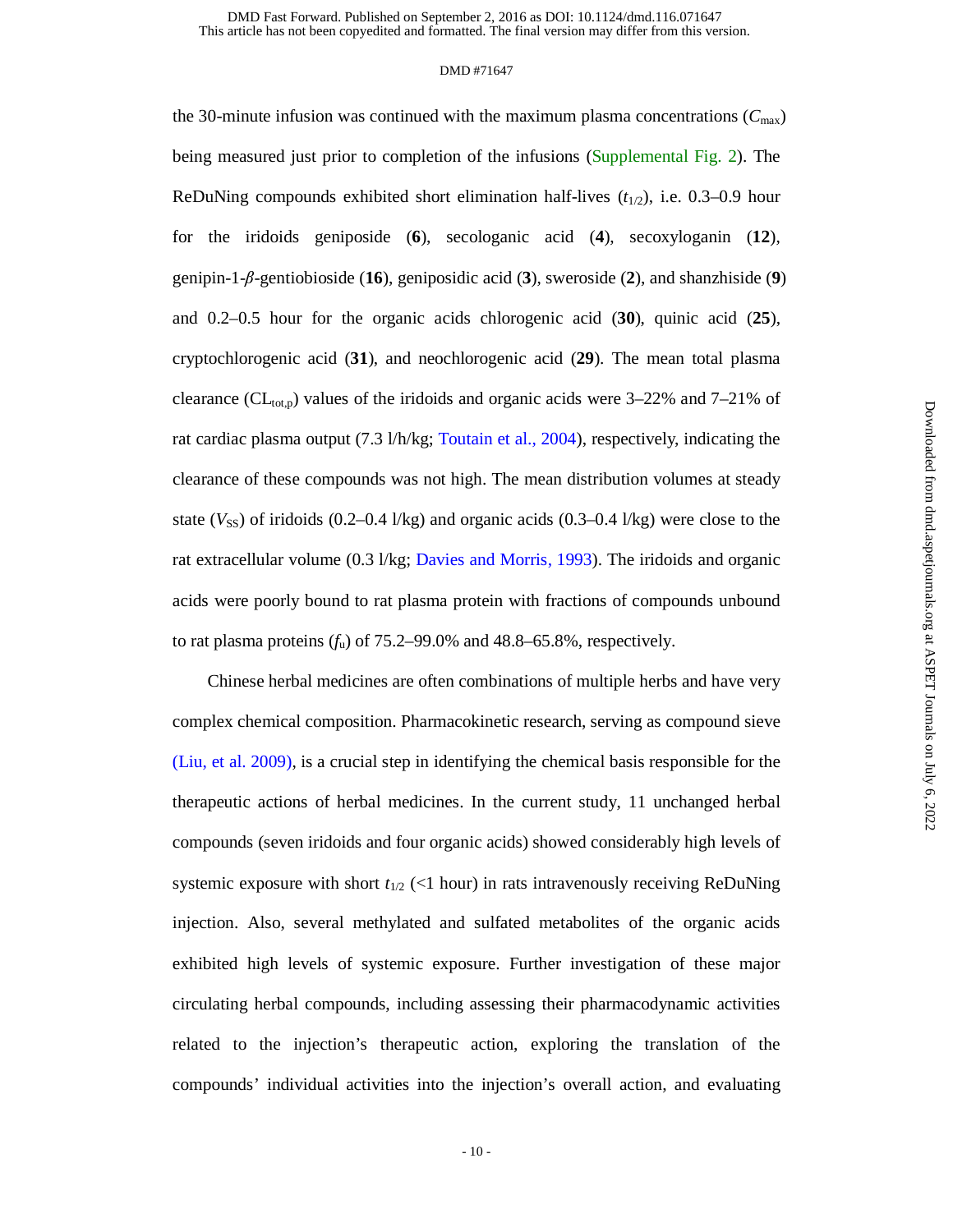#### DMD #71647

their pharmacokinetic compatibility (i.e., exhibiting limited pharmacokinetic interaction problems that can counteract the compounds' synergistic or additive pharmacodynamic effects), will finally lead to understanding the chemical basis responsible for the therapeutic action of ReDuNing injection. The current pharmacokinetic study in rats also facilitates designing a future clinical pharmacokinetic study of ReDuNing injection and future systematic evaluation of potential pharmacokinetic herb-drug interactions related to the injection.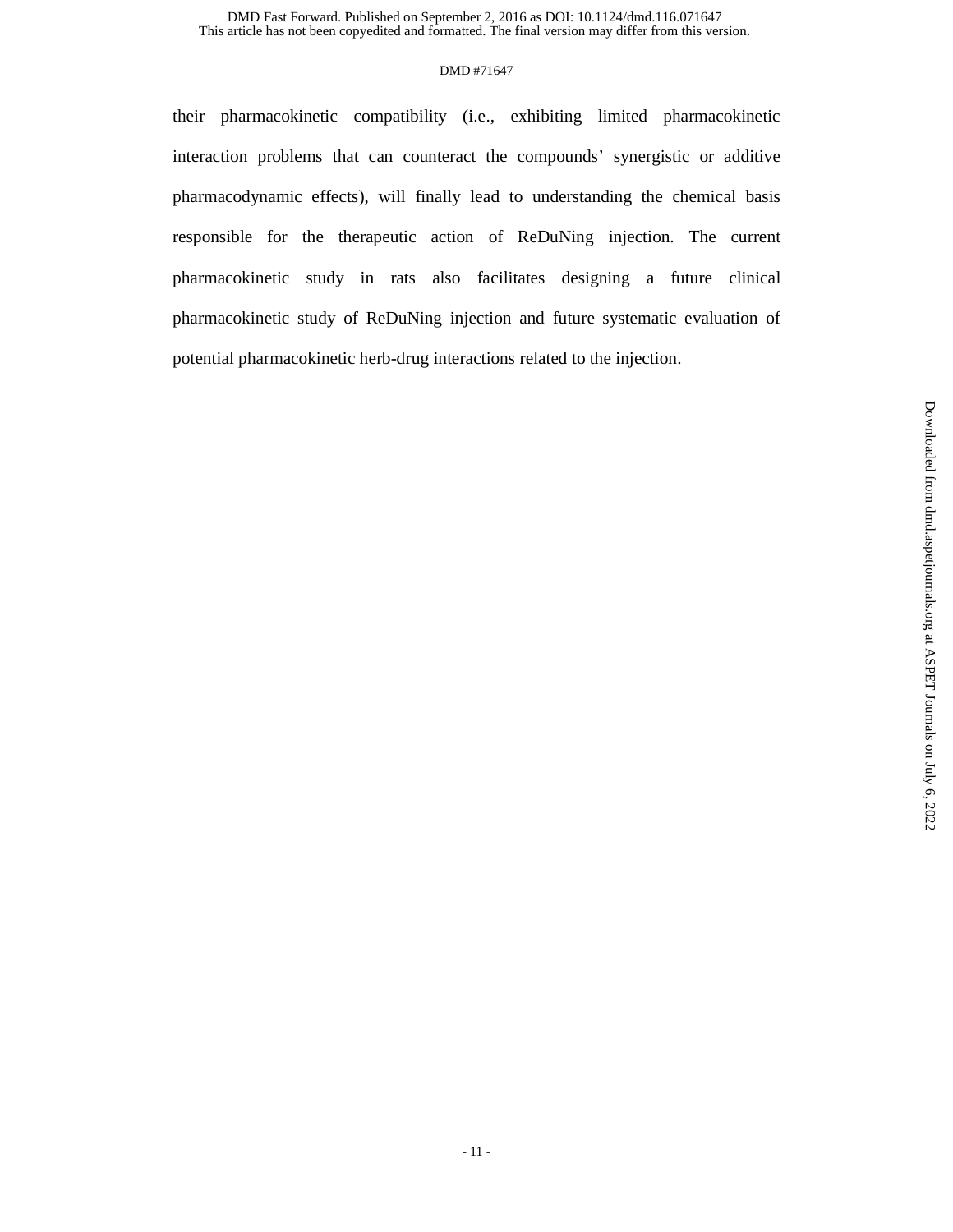#### DMD #71647

# **Authorship Contributions**

*Participated in research design*: C. Li, Cheng.

*Conducted experiments*: Cheng, Du, Yu, Xu, Wang, L. Li, Olaleye, Yang, Chen, Zhong, Liu, J.

#### Li.

*Contributed new reagents:* Xiao, Wang.

*Performed data analysis*: C. Li, Cheng.

*Wrote or contributed to the writing of the manuscript*: C. Li, Cheng.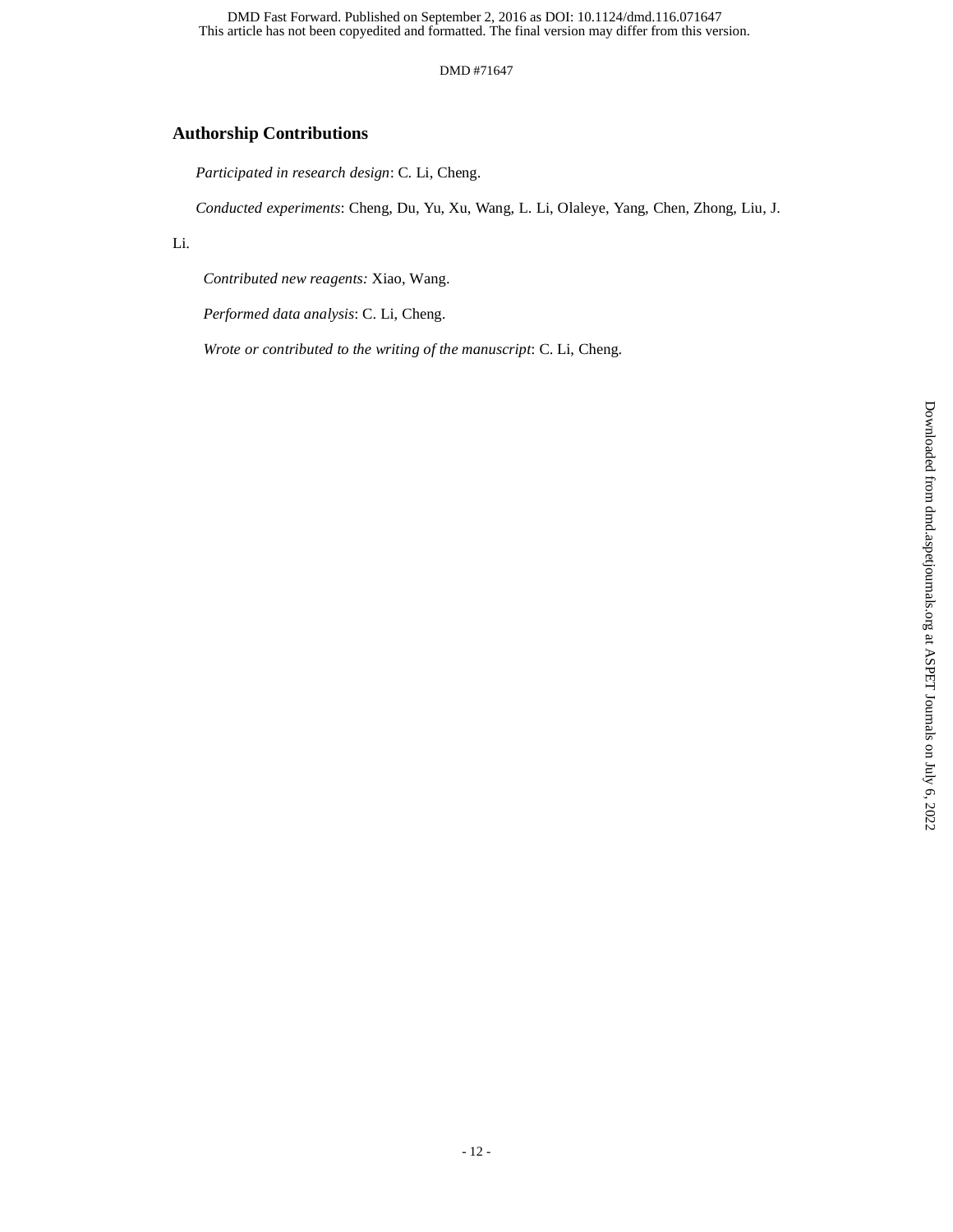#### DMD #71647

#### **References**

- Davies B and Morris T (1993) Physiological parameters in laboratory animals and humans. *Pharm Res* **10:**1093–1095.
- Dawidowicz AL and Typek R (2014) Transformation of 5-*O*-caffeoylquinic acid in blueberries during high-temperature processing. *J Agric Food Chem* **62:**10889–10895.
- Guo B, Li C, Wang G-J, and Chen L-S (2006) Rapid and direct measurement of free concentrations of highly protein-bound fluoxetine and its metabolite norfluoxetine in plasma. *Rapid Commun Mass Spectrom* **20:**39–47.
- Li H-B, Yu Y, Wang Z-Z, Geng J-L, Dai Y, Xiao W, and Yao X-S (2015a) Chemical profiling of ReDuNing injection by ultra-performance liquid chromatography coupled with electrospray ionization tandem quadrupole time-of-flight mass spectrometry through the screening of diagnostic ions in MSE mode. *PLoS One* **10:**e0121031.
- Li M-J, Wang F-Q, Huang Y-H, Du F-F, Zhong C-C, Olaleye OE, Jia W-W, Li Y-F, Xu F, and Dong J-J et al. (2015b) Systemic exposure to and disposition of catechols, derived from *Salvia miltiorrhiza* roots (Danshen), after intravenous dosing DanHong injection in human subjects, rats, and dogs. *Drug Metab Dispos* **43:**679–690.
- Li X-H, Zhang X, Ding J-B, Xu Y, Wei D, Tian Y-M, Chen W, Huang J-H, Wen T, and Li S-J (2014) Comparison between Chinese herbal medicines and conventional therapy in the treatment of severe hand, foot, and mouth disease: a randomized controlled trial. *Evid Based Complement Alternat Med* 2014:140764.
- Liu H, Chen Y-F, Li F, and Zhang H-Y (2013) *Fructus Gardenia* (*Gardenia jasminoides* J. Ellis) phytochemistry, pharmacology of cardiovascular, and safety with the perspective of new drugs development. *J Asian Nat Prod Res* **15:**94–110.
- Liu H-F, Yang J-L, Du F-F, Gao X-M, Ma X-T, Huang Y-H, Xu F, Niu W, Wang F-Q, Mao Y et al. (2009) Absorption and disposition of ginsenosides after oral administration of *Panax notoginseng* extract to rats. *Drug Metab Dispos* **37:**2290–2298.
- Ni T-Q, Hu S-Y, Si D-Y, Wei G-L, and Xia Y-Y (2015) Experimental study on pharmacokinetics of ReDuNing injection in human body. *Chinese tradit herb drugs* **46:**2270–2274.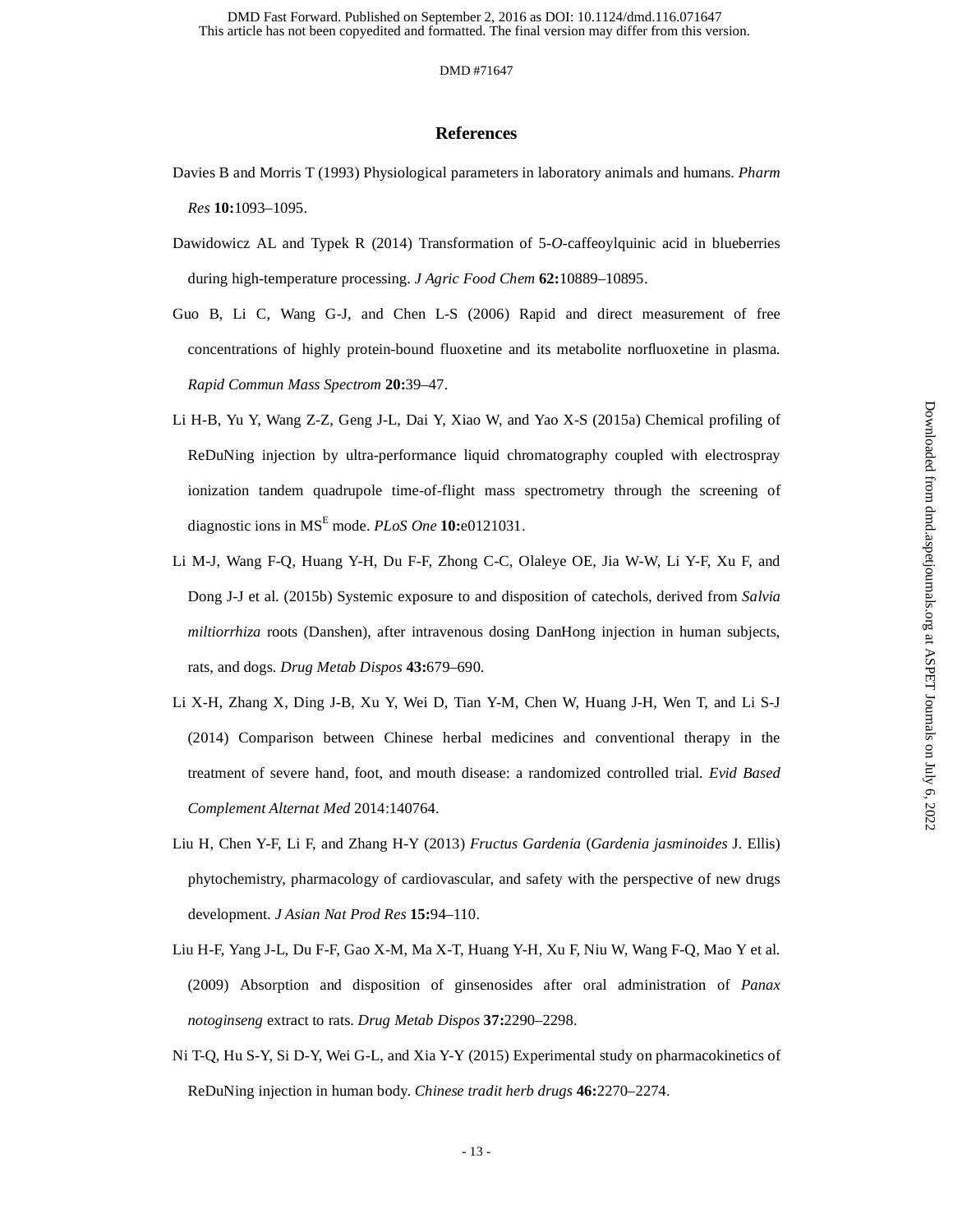- Reagan-Shaw S, Nihal M, and Ahmad N (2008) Dose translation from animal to human studies revisited. *FASEB J* **22:**659–661.
- Shang X-F, Pan H, Li M-X, Miao X-L, and Ding H (2011) *Lonicera japonica* Thunb.: ethnopharmacology, phytochemistry and pharmacology of an important traditional Chinese medicine. *J Ethnopharmacol* **138:**1–21.

Toutain PL and Bousquet-Mélou A (2004) Plasma clearance. *J Vet Pharmacol Ther* **27:**427–439.

- Wang Y, Wen J, Zheng W, Zhao L, Fu X, Wang Z, Xiong Z, Li F, and Xiao W (2015) Simultaneous determination of neochlorogenic acid, chlorogenic acid, cryptochlorogenic acid and geniposide in rat plasma by UPLC-MS/MS and its application to a pharmacokinetic study after administration of ReDuNing injection. *Biomed Chromatogr* **29:**68–74.
- Xu H-M, Wang Y, and Liu N-F (2009) Safety of an injection with a mixture of extracts from *Herba Artemisiae annuae*, *Fructus Gardeniae* and *Flos Lonicerae*. *Pharm World Sci* **31:**458–463.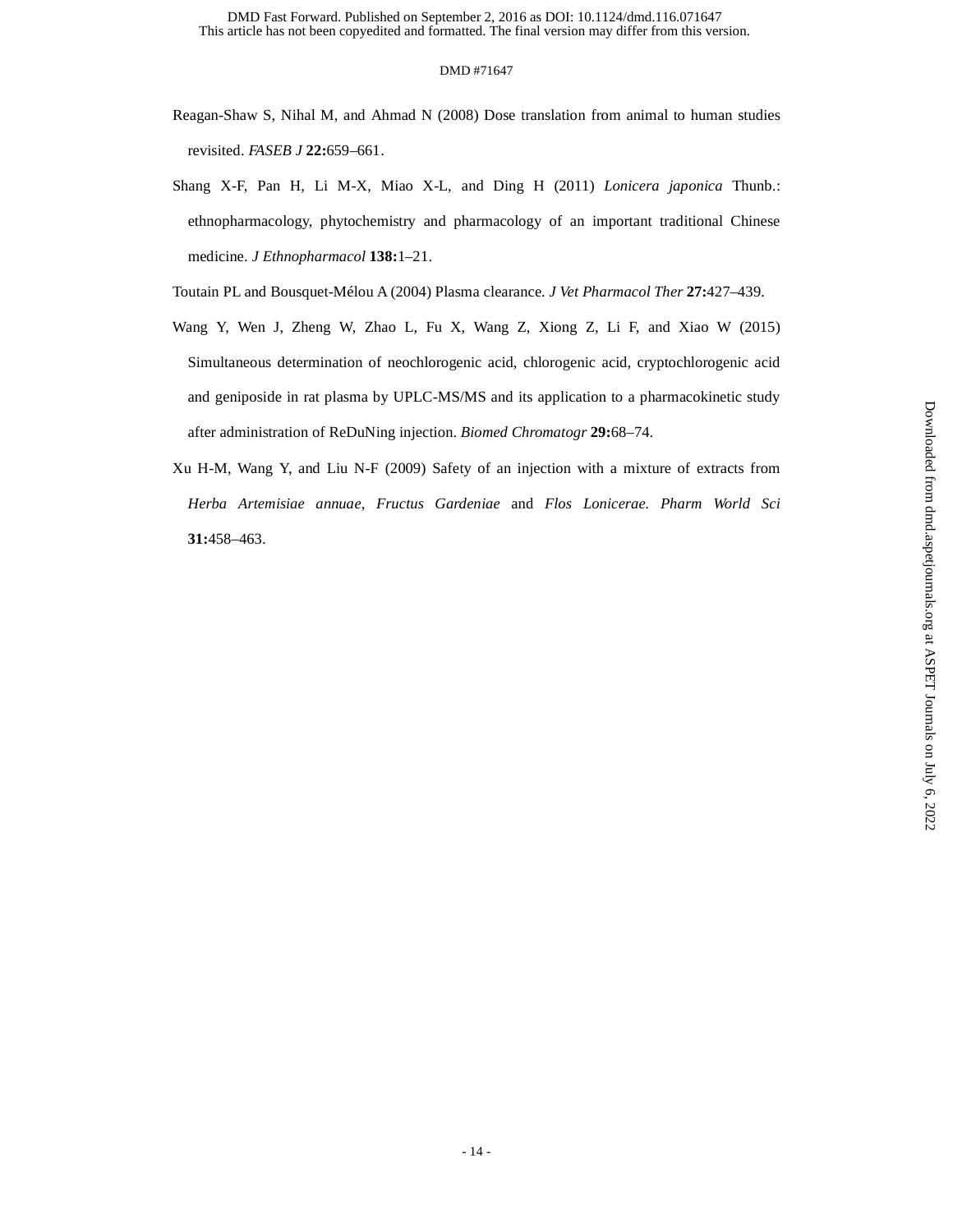## **Footnotes**

This work was supported by the National Science Fund of China for Distinguished Young Scholars [Grant 30925044], the National Science and Technology Major Project of China "Key New Drug Creation and Manufacturing Program" [Grants 2009ZX09304-002], and the National Basic Research Program of China [Grant 2012CB518403].

This work was previously presented as a poster presentation at the following workshop: Cheng et al. (2016) Pharmacokinetic study of ReDuNing injection in rats. *The 13th Asia Pacific Federation of Pharmacologist Meeting "New Paradigms in Pharmacology for Global Health"*, 2016 February 1–3; Bangkok, Thailand.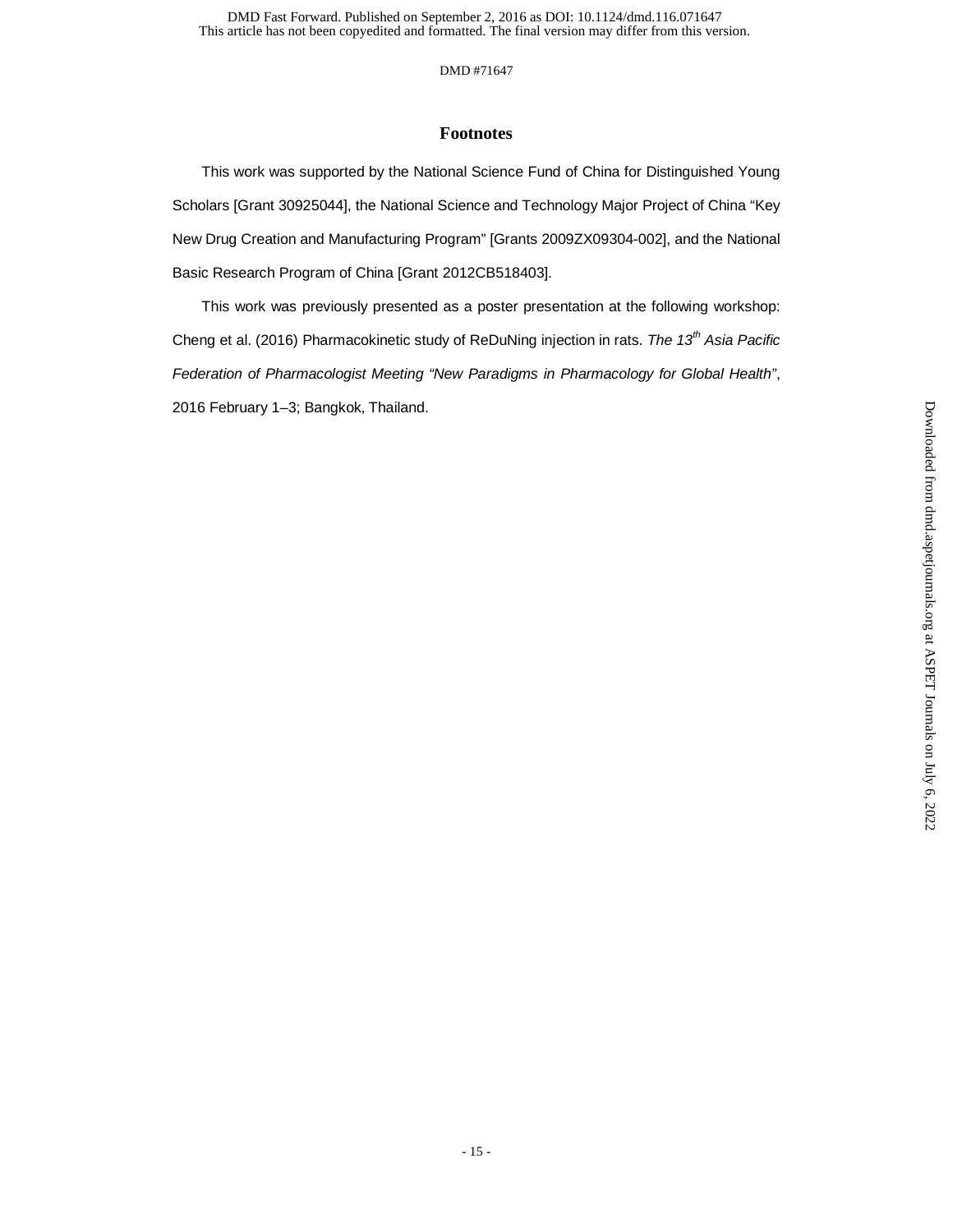#### **Legends for Figures**

**Fig. 1.** Iridoids (both compound names and ID numbers, black), organic acids (purple), and flavonoids (brown) present in ReDuNing injection. (**A**) Stacked chromatograms of herbal compounds from a typical sample of ReDuNing injection by mass spectrometry-based monitoring of their ionized molecules; (**B**), (**C**), and (**D**) content levels (mg/g) of compounds in the component herbs Zhizi (*G. Jasminoides* fruits), Jinyinhua (*L. japonicae* flower buds), and Qinghao (*A. annua* aerial part), respectively; (**E**) content levels (mM) of the compounds in samples of six lots of ReDuNing injection; (**F**) compound dose levels (μmol/person) of the compounds from ReDuNing injection (lot number, 141106) at the label daily dose 20 ml/person; (**G**) percentage doses of iridoids in the total dose of iridoids and percentage doses of organic acids in the total dose of organic acids in ReDuNing injection (141106). See Supplemental Table 1 for the compounds' names and the associated detection and characterization information.

**Fig. 2.** Systemic exposure to and excretion of unchanged iridoids (compound ID numbers, black), organic acids (purple), and flavonoids (brown) in rats receiving a 30-minute intravenous infusion of ReDuNing injection (lot number, 141106) at 2 ml/kg and chemical structures of the major circulating herbal compounds. ReDuNing compounds (shown as compound ID) in (**A**–**C**) are ranked according to their content levels in ReDuNing injection (Fig. 1E). See Supplemental Table 1 for the compounds' names. The symbol " $\times$ " (in red) denotes that the compound was not detected.

**Fig. 3.** Proposed metabolic pathways for the iridoids (in black) geniposide (**6**) and secologanic acid (**4**) and the organic acids (in purple) chlorogenic acid (**30**), cryptochlorogenic acid (**31**), and neochlorogenic acid (**29**) in rats intravenously receiving ReDuNing injection. The metabolite ID is used to indicate the compound being a metabolite, showing its parent compounds, type of metabolism, and metabolite isomer. For instance,  $M30$  in  $M30<sub>M-1</sub>$  denotes that the compound is a metabolite of chlorogenic acid (**30**). The subscript letter **M** denotes "methylation" and the subscript number **1** denotes the first eluted metabolite isomer. The subscript letters **R**, **G**, **S**, and **Gsh** in other metabolite IDs denote "reduction", "glucuronidation", "sulfation", and "glutathionylation", respectively. Glc, β-D-glucopyranosyl; Glu, glucuronosyl; Gsh, glutathione.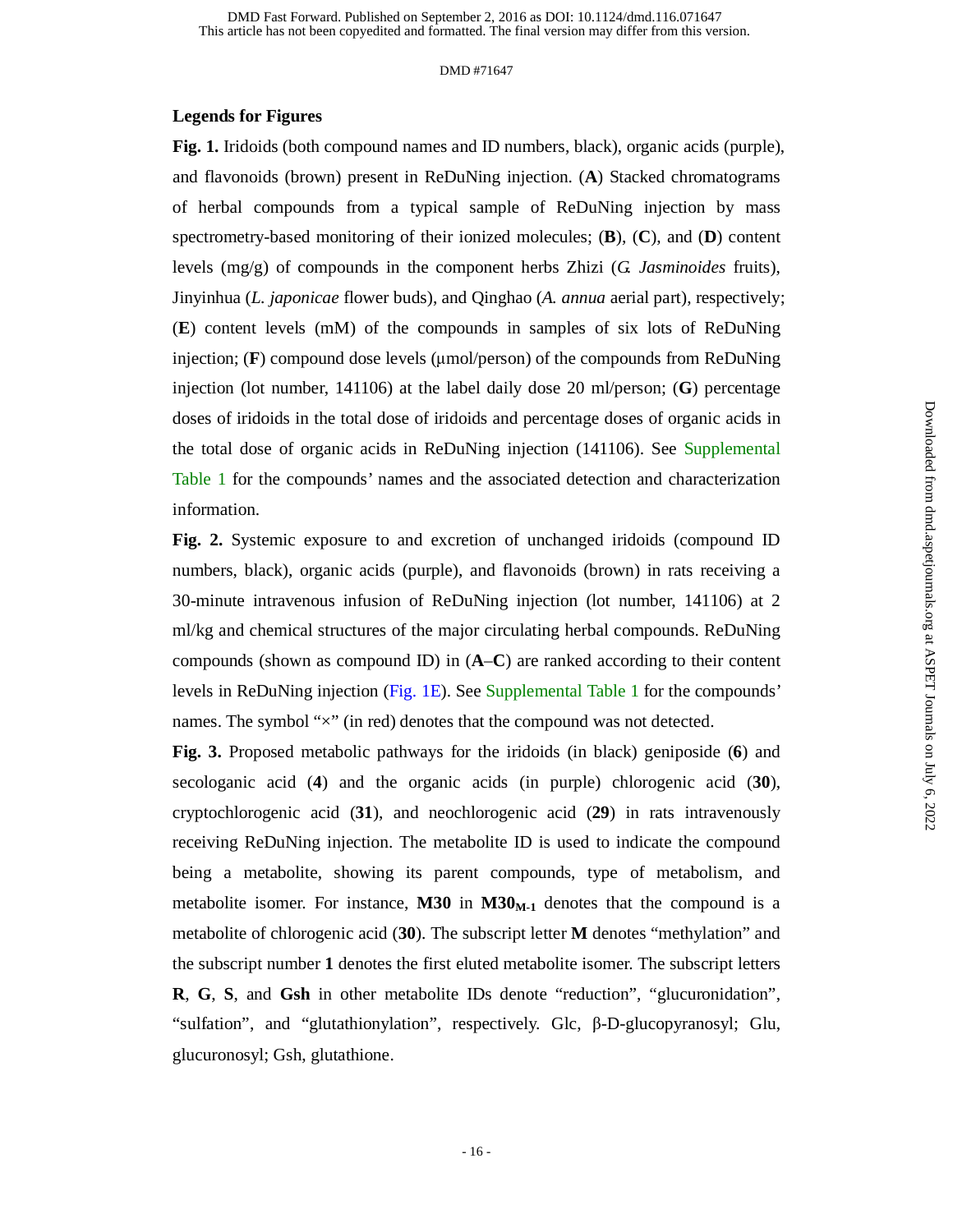### TABLE 1

Pharmacokinetics of major circulating iridoids and organic acids in rats receiving a 30-minute intravenous infusion of ReDuNing injection  $C_{\text{max}}$ , maximum plasma concentration;  $AUC_{0.24h}$ , area under the plasma concentration-time curve from 0 to 24 hours after starting infusion;  $t_{1/2}$ , elimination half-life; MRT, mean residence time; CL<sub>tot,p</sub>, total plasma clearance; *V*<sub>SS</sub>, apparent volume of distribution at steady state; *f*<sub>e-U</sub>, fraction of dose excreted into urine; CL<sub>R</sub>, renal clearance; and *f*<sub>u</sub>, fraction of compound unbound to rat plasma proteins. **6**, geniposide; **4**, secologanic acid; **12**, secoxyloganin; **16**, genipin-1-β-gentiobioside; **3**, geniposidic acid; **2**, sweroside;

**9**, shanzhiside; **30**, chlorogenic acid; **25**, quinic acid; **31**; cryptochlorogenic acid; and **29**, neochlorogenic acid.

|                                    | Iridoid         |                |                 |                 |                  |                 |                 | Organic acid    |                 |                 |                 |  |
|------------------------------------|-----------------|----------------|-----------------|-----------------|------------------|-----------------|-----------------|-----------------|-----------------|-----------------|-----------------|--|
| PK parameter                       | o               | 4              | 12              | 16              |                  |                 |                 | 30              | 25              | 31              | 29              |  |
| $C_{\text{max}}(\mu M)$            | $71.7 \pm 6.4$  | $30.8 \pm 4.0$ | $19.1 \pm 1$    | $6.7 \pm 0.9$   | $11.3 \pm 2.4$   | $6.3 \pm 0.4$   | $4.6 \pm 0.2$   | $55.7 \pm 4.2$  | $51.9 \pm 5.3$  | $24.5 \pm 2.1$  | $19.0 \pm 2.2$  |  |
| $AUC_{0-24h}(\mu M hour)$          | $36.4 \pm 3.4$  | $16.2 \pm 3.0$ | $12.1 \pm 1.8$  | $4.4 \pm 0.6$   | $16.1 \pm 4.2$   | $4.0 \pm 0.6$   | $2.9 \pm 0.6$   | $28.1 \pm 3.0$  | $35.3 \pm 7.0$  | $12.3 \pm 1.5$  | $8.8 \pm 1.1$   |  |
| $t_{1/2}$ (hour)                   | $0.3 \pm 0.0$   | $0.3 \pm 0.0$  | $0.4 \pm 0.1$   | $0.4 \pm 0.0$   | $0.9 \pm 0.1$    | $0.4 \pm 0.1$   | $0.4 \pm 0.1$   | $0.3 \pm 0.0$   | $0.5 \pm 0.1$   | $0.3 \pm 0.0$   | $0.2 \pm 0.0$   |  |
| MRT (hour)                         | $0.5 \pm 0.0$   | $0.6 \pm 0.0$  | $0.7 \pm 0.1$   | $0.7 \pm 0.0$   | $1.2 \pm 0.1$    | $0.7 \pm 0.1$   | $0.6 \pm 0.1$   | $0.5 \pm 0.0$   | $0.7 \pm 0.1$   | $0.5 \pm 0.0$   | $0.5 \pm 0.0$   |  |
| $CL_{tot, p}$ ( <i>l</i> /hour/kg) | $1.6 \pm 0.2$   | $1.4 \pm 0.2$  | $0.6 \pm 0.1$   | $0.8 \pm 0.1$   | $0.2 \pm 0.0$    | $0.6 \pm 0.1$   | $0.7 \pm 0.1$   | $1.3 \pm 0.1$   | $0.5 \pm 0.1$   | $1.3 \pm 0.2$   | $1.6 \pm 0.2$   |  |
| $V_{SS}$ (l/kg)                    | $0.4 \pm 0.0$   | $0.4 \pm 0.0$  | $0.2 \pm 0.0$   | $0.3 \pm 0.0$   | $0.2 \pm 0.0$    | $0.3 \pm 0.0$   | $0.2 \pm 0.0$   | $0.4 \pm 0.0$   | $0.3 \pm 0.0$   | $0.3 \pm 0.0$   | $0.3 \pm 0.0$   |  |
| $f_{e-U}$ (%)                      | $74.3 \pm 15.4$ | $7.3 \pm 3.2$  | $87.5 \pm 20.8$ | $71.3 \pm 18.4$ | $334.8 \pm 90.3$ | $80.3 \pm 24.6$ | $64.0 \pm 28.5$ | $35.2 \pm 11.8$ | $89.7 \pm 15.0$ | $31.9 \pm 14.9$ | $44.2 \pm 11.2$ |  |
| $f_{\text{e-B}}(\%)$               | $0.3 \pm 0.1$   | $0.1 \pm 0.0$  | $1.0 \pm 0.2$   | $1.4 \pm 0.3$   | $38.4 \pm 24.7$  | $1.3 \pm 0.2$   | $0.3 \pm 0.1$   | $0.0 \pm 0.0$   | $0.8 \pm 0.1$   | $0.0 \pm 0.0$   | $0.0 \pm 0.0$   |  |
| $f_{\rm u}$ (%)                    | 92.3            | 91.2           | 75.2            | 80.4            | 88.0             | 95.7            | 99.0            | 56.9            | 65.8            | 48.8            | 65.3            |  |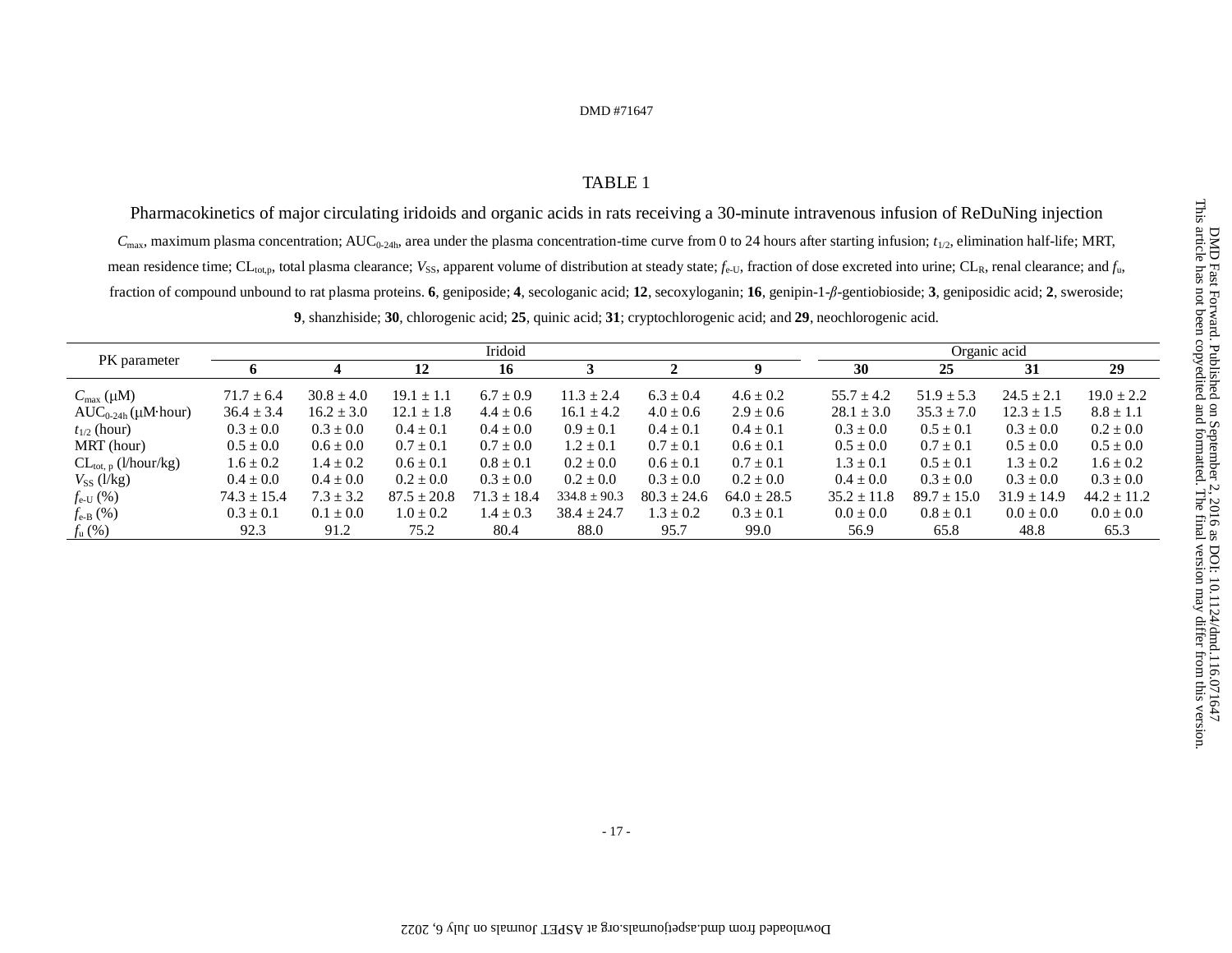

at ASPET Journals on July 6, 2022 [dmd.aspetjournals.org](http://dmd.aspetjournals.org/) Downloaded from

This article has not been copyedited and formatted. The final version may differ from this version. DMD Fast Forward. Published on September 2, 2016 as DOI: 10.1124/dmd.116.071647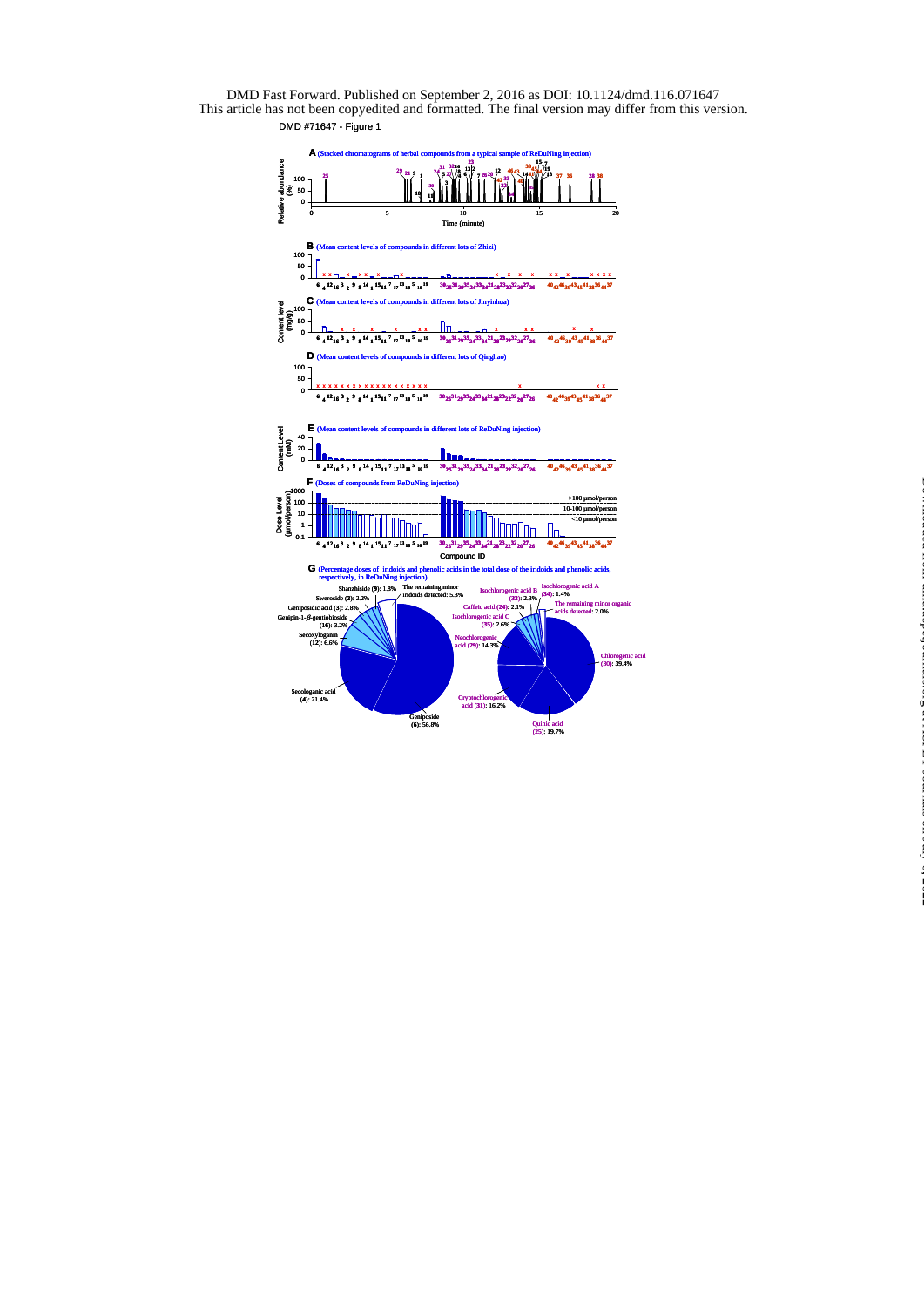DMD #71647 – Figure 2 DMD Fast Forward. Published on September 2, 2016 as DOI: 10.1124/dmd.116.071647



at ASPET Journals on July 6, 2022 [dmd.aspetjournals.org](http://dmd.aspetjournals.org/) Downloaded from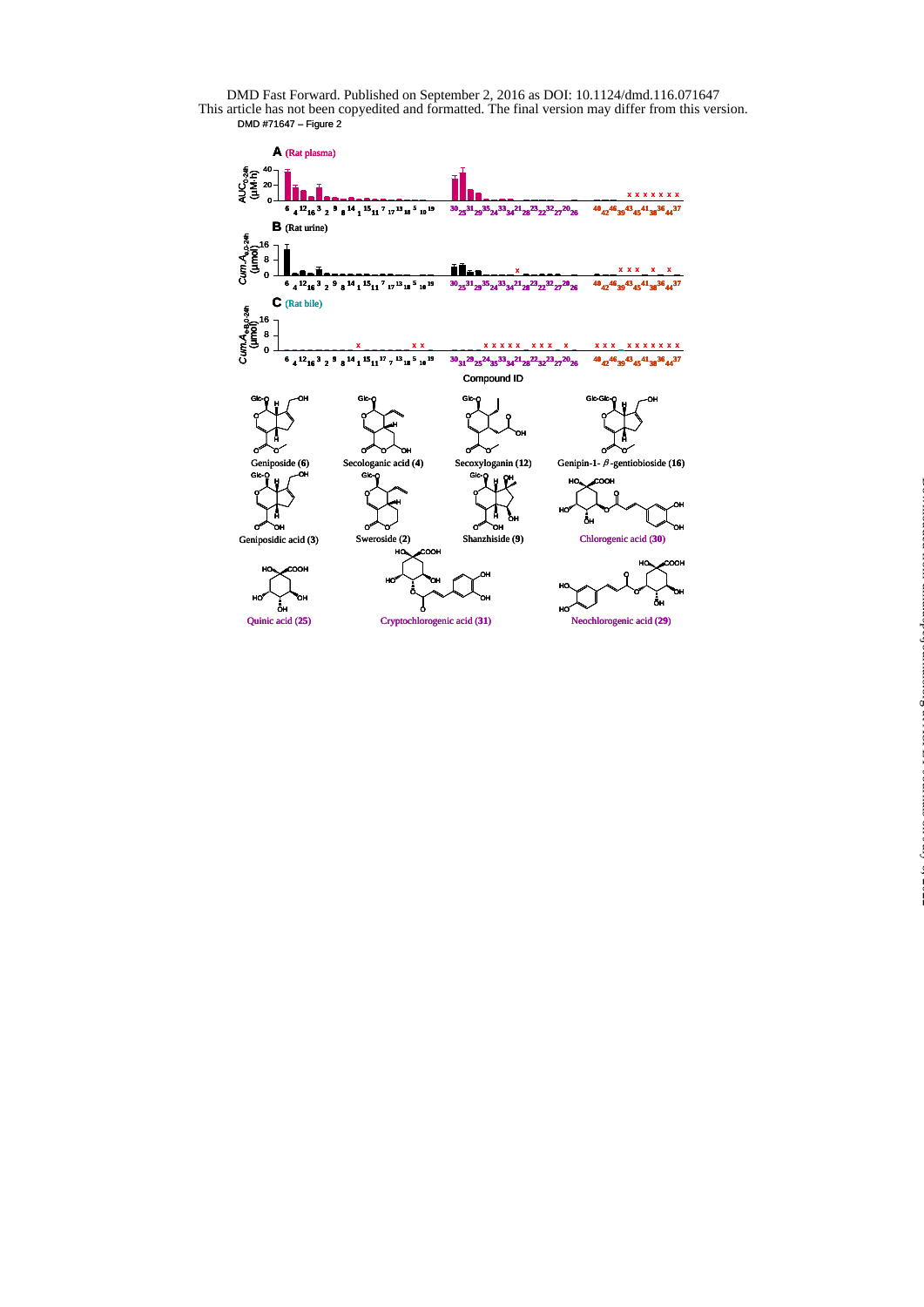DMD #71647 - Figure 3 DMD Fast Forward. Published on September 2, 2016 as DOI: 10.1124/dmd.116.071647<br>This article has not been copyedited and formatted. The final version may differ from this version.



at ASPET Journals on July 6, 2022 [dmd.aspetjournals.org](http://dmd.aspetjournals.org/) Downloaded from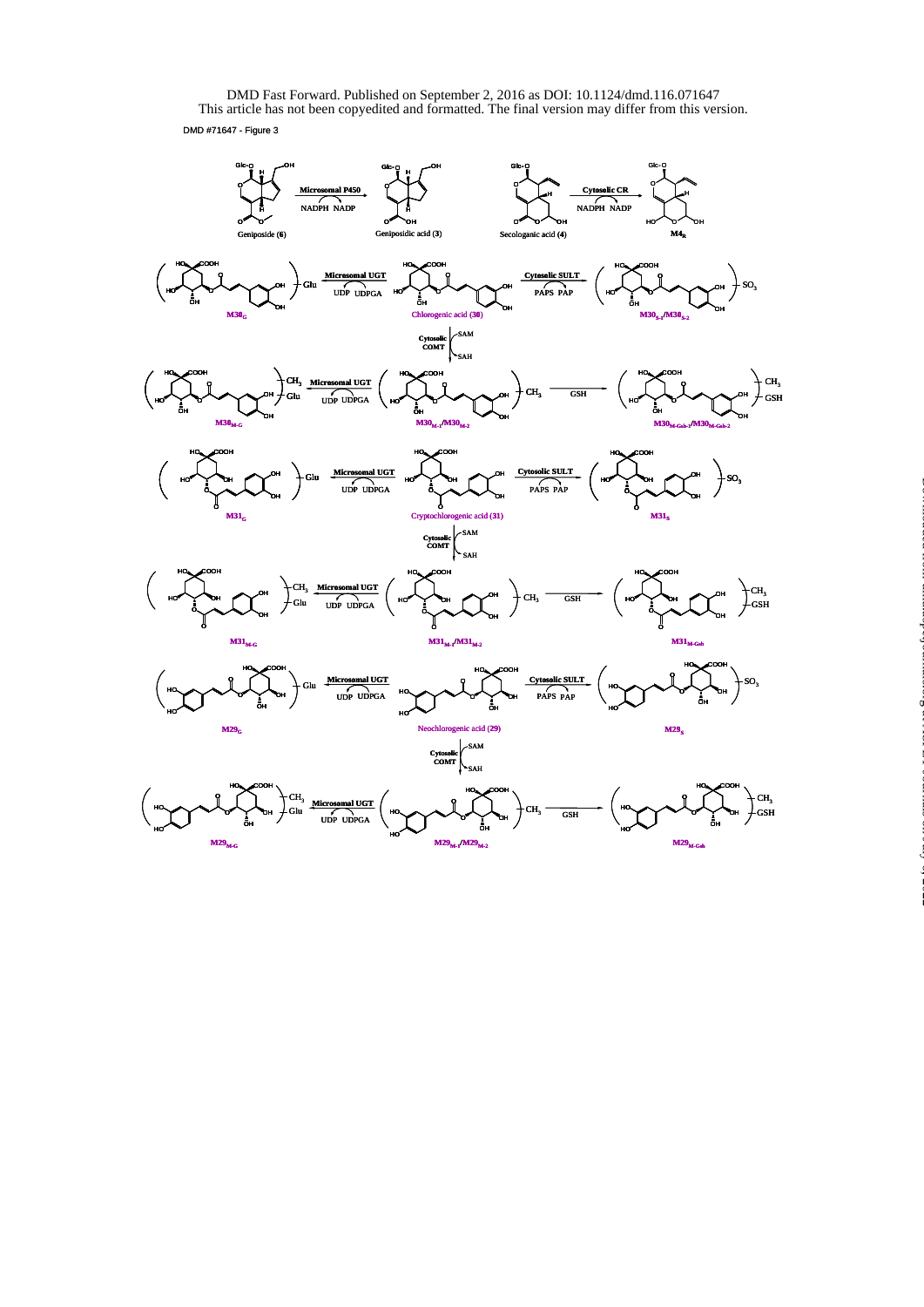# **Pharmacokinetics and Disposition of Circulating Iridoids and Organic Acids in Rats Intravenously Receiving ReDuNing Injection**

Chen Cheng, Feifei Du, Ke Yu, Fang Xu, Fengqing Wang, Li Li, Olajide E. Olaleye, Junling Yang, Feng Chen, Chenchun Zhong, Qiongwei Liu, Jing Li, Zhenzhong Wang, Chuan Li, and Wei Xiao

#### *Drug Metabolism and Disposition*

#### **Supplemental Materials and Methods**

**ReDuNing Injection and Its Component Herbs.** Samples of six lots (lot numbers: 140633, 140731, 140927, 140928, 141106, and 141108) of ReDuNing injection (China FDA ratification number, GuoYaoZhunZi-Z20050217) and samples of its component herbs *Gardenia Jasminoides* fruits (Zhizi), *Lonicera japonica* flower buds (Jinyinhua), and *Artemisia annua* aerial part (Qinghao) were obtained from Kanion Pharmaceutical Corporation (Lianyungang, Jiangsu Province, China). ReDuNing injection is standardized to contain geniposide at  $7.2-12.6$  mg/ml, secoxyloganin at  $0.8-2.1$  mg/ml, chlorogenic acid at 4.6–7.8 mg/ml, neochlorogenic acid at 1.8–3.7 mg/ml, and cryptochlorogenic acid at 1.7–3.6 mg/ml.

**Chemicals and Reagents.** Sweroside, geniposidic acid, loganic acid, geniposide, scandoside methyl ester, secoxyloganin, morroniside, genipin-1-*β*-gentiobioside, benzoic acid, protocatechuic aldehyde, *p*-hydroxycinnamic acid, caffeic acid, ferulic acid, syringic acid, neochlorogenic acid, chlorogenic acid, cryptochlorogenic acid, 1,5-dicaffeoylquinic acid, isochlorogenic acids A, B, and C, luteolin, quercetin, quercetin-7-*O*-glucopyranoside, quercetin-3-*O*-galactoside, rutin, kaempferol-7-*O*-glucopyranoside, isorhamnetin-3-*O*-glucopyranoside, kaempferol-3-*O*-rutinoside, apigenin-7-*O*-glucopyranoside, luteolin-7-*O*-glucoside, midazolam, dextromethorphan, 7-hydroxy-4-methylcoumarin, tanshinol, and 7-hydroxyflavone were obtained from Tauto Biotech (Shanghai, China). Secologanic acid was obtained from Shanghai Nature Standard R&D and Biotech (Shanghai, China). Loganin, shanzhiside, gardenoside, and chrysosplenol D were purchased from BioBioPha (Kunming, Yunnan Province, China). Salicylic acid and quinic acid were purchased from Sigma-Aldrich (St. Louis, MO). All the compounds had purity ≥98% by high performance liquid chromatography.

Nicotinamide adenine dinucleotide (NADH), glucose-6-phosphate monosodium salt, glucose-6-phosphate dehydrogenase, *S*-adenosylmethionine (SAM), uridine 5′-diphospho-glucuronic acid (UDPGA), 3′-phosphoadenosine-5′-phosphosulfate (PAPS), glutathione (GSH), alamethicin, *tris*-hydroxymethyl-aminomethane (Tris-base), taurocholic acid, HPLC-grade methanol, and HPLC-grade formic acid were also obtained from Sigma-Aldrich. Rat liver microsomes and cytosol were prepared in-house by differential centrifugation. Human liver microsomes and cytosol were obtained from Corning Gentest (Woburn, MA). Sodium heparin and isoflurane were obtained from Sinopharm Chemical Reagent Co., Ltd. (Shanghai, China). Pentobarbital was obtained from Shanghai Westang Biotechnology (Shanghai, China).

**Rat Studies.** All animal care and experimental procedures were in compliance with the *Guidance for Ethical Treatment of Laboratory Animals* (The Ministry of Science and Technology of China, 2006; www.most.gov.cn/fggw/zfwj/zfwj2006). The experimental protocols were approved by an Institutional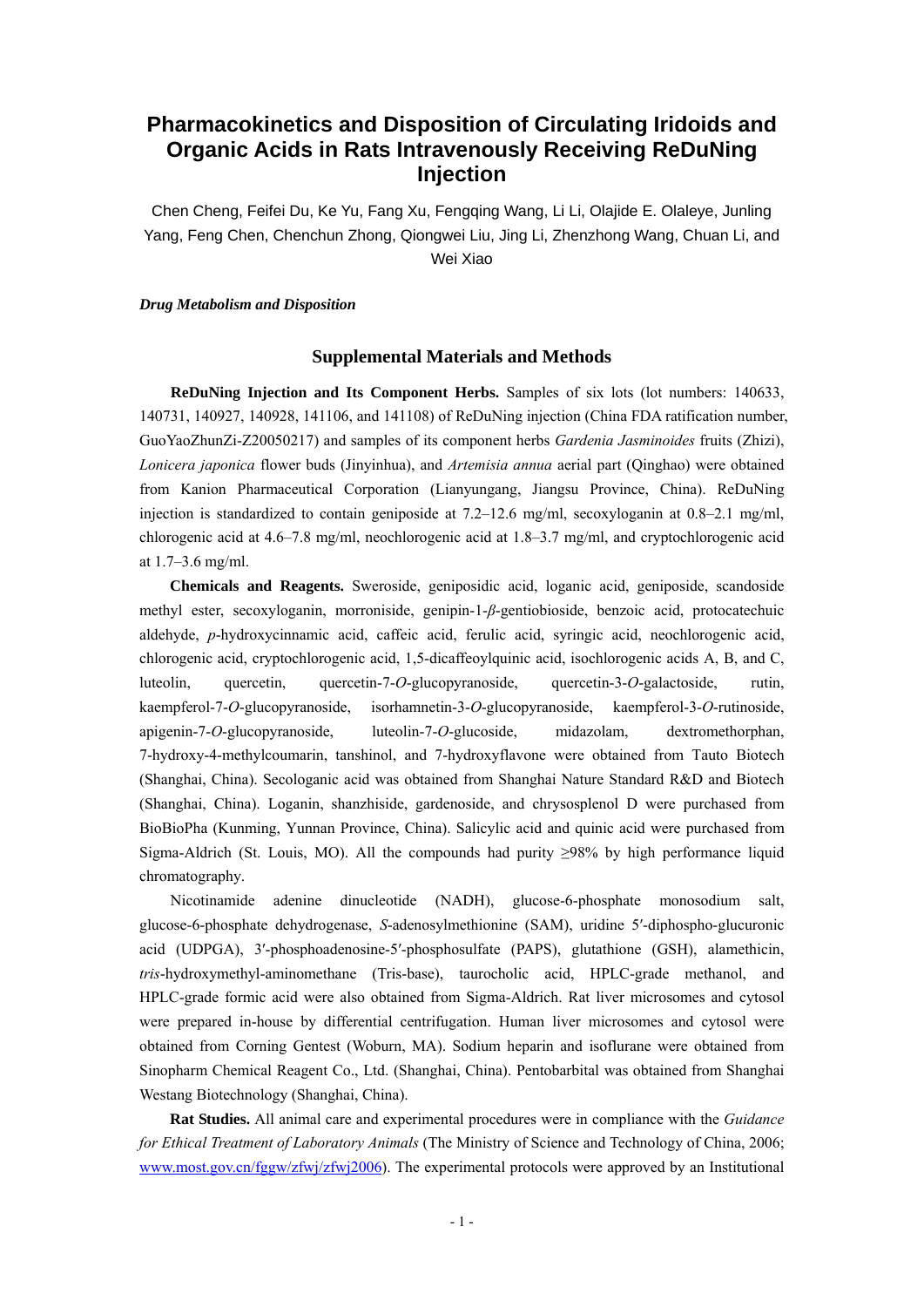Animal Care and Use Committee at Shanghai Institute of Materia Medica (Shanghai, China). Animal studies are reported in accordance with the ARRIVE guidelines (Kilkenny et al., 2010). Male Sprague-Dawley rats (200–230 g) were obtained from the Sino-British SIPPR/BK Laboratory Animal (Shanghai, China); they were maintained in a unidirectional airflow room at 20–24ºC and relative humidity between 30% and 70% with a 12 hour light/dark cycle. Rats were allowed to acclimate to the facilities and environment for three days prior to receiving in-house femoral artery cannulation for blood sampling or bile duct cannulation for bile sampling (Chen et al., 2013). The operated rats were allowed to regain their preoperative body weight prior to the study and were euthanized with  $CO<sub>2</sub>$  gas after use. A total of 12 rats were used in the experiments described here.

Three rat studies were performed and rats received a single 30-minute intravenous infusion of ReDuNing injection (lot number, 141106) at 2 ml/kg via the tail veins using PHD 2000 infusion pumps (Harvard Apparatus, Holliston, MA). The rat dose was derived from the label daily dose of ReDuNing injection (20 ml/person, once daily) according to dose normalization by body surface area (Reagan-Shaw et al., 2008). In the first rat study, blood samples (~80 μl) were collected, from four rats, into heparinized tubes before and 0.083, 0.25, 0.5, 0.58, 0.75, 1, 1.5, 2.5, 4.5, 6.5, 8.5, and 24 hours after starting infusion; the plasma fractions were prepared by centrifugation of the blood samples. In the second rat study, urine samples were collected, from four rats, before and 0–4, 4–8, 8–24, and 24–48 hours after starting infusion and were weighed. For urine sampling, the rats were housed singly in metabolic cages and the urine collection tubes were frozen at −15°C. In the third rat study, bile samples were collected, from four rats, before and 0-2, 2-4, 4-6, 6-8, 8-24, and 24-48 hours after starting infusion and were weighed. A sodium taurocholate solution (pH 7.4) was infused, at 1.5 ml/hour, into the duodenum during the day of bile collection. All rat samples were stored at −70°C until analysis.

**In Vitro Metabolism Studies.** To characterize metabolism of herbal compounds in rats and to facilitate prediction of the metabolism in humans, metabolic capacities of the enzymes cytochrome P450 (P450), carbonyl reductase (CR), UDP-glucuronosyltransferase (UGT), catechol-*O*-methyltransferase (COMT), and sulfotransferase (SULT) for ReDuNing compounds (geniposide, secologanic acid, chlorogenic acid, quinic acid, cryptochlorogenic acid, and neochlorogenic acid) were assessed using rat liver microsomes and cytosol, as well as human liver microsomes and cytosol. The metabolites formed in vitro were analyzed and compared with the metabolites detected in rats receiving ReDuNing injection. The test compounds were those that exhibited dosed levels >100 μmol/person; they were geniposide, secologanic acid, chlorogenic acid, quinic acid, cryptochlorogenic acid, and neochlorogenic acid. Rat and human liver microsomes were fortified with NADPH for P450-mediated oxidation of test compounds and with UDPGA for UGT-mediated glucuronidation. Rat and human liver microsomes were unfortified or fortified with NADPH for P450-mediated oxidation of geniposide. Rat and human liver cytosol was fortified with SAM for COMT-mediated methylation, with PAPS for the SULT-mediated sulfation, and with NADPH for carbonyl reduction. The metabolic reactions were initiated by adding the test compound (90 μM) at 37ºC and were terminated, at 120 minutes, by adding two volumes of ice-cold methanol. The methanol-treated incubations were centrifuged at 1369 *g* for 10 minutes to yield the supernatants for analysis. The detailed incubation conditions were described in the earlier publications by Li et al. (2012) and Tian et al. (2015). Positive control reactions were implemented using the known substrates midazolam and dextromethorphan (for P450-mediated oxidation), 7-hydroxy-4-methylcoumarin (for UGT-mediated glucuronidation), tanshinol (for COMT-mediated methylation), and 7-hydroxyflavone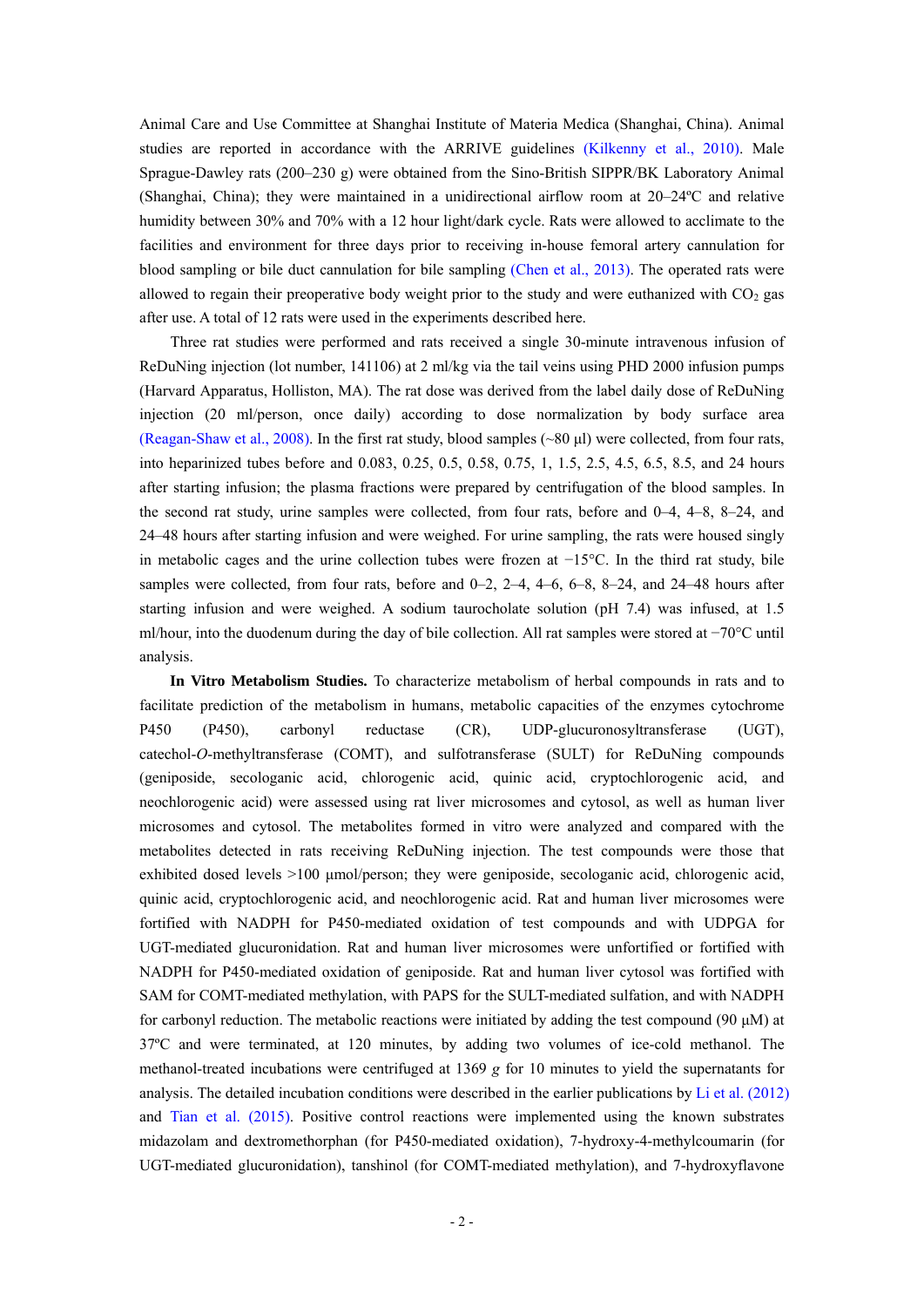(for SULT-mediated sulfation), whereas negative control reactions were also implemented by incubation without liver microsomes or cytosol.

The preceding metabolic reactions were repeated for the test compounds by adding GSH and the incubations, after treating with two volumes of ice-cold methanol, were analyzed to determine the occurrence of GSH conjugates. In addition, the interplay of COMT with UGT and SULT were also evaluated using methods described by Li et al. (2015).

**Determination of Plasma Protein Binding.** A rapid ultrafiltration method by Guo et al. (2006) was used to assess fractions of compounds unbound to rat plasma proteins (*f*u). The test compounds were geniposide, secologanic acid, secoxyloganin, genipin-1-*β*-gentiobioside, geniposidic acid, sweroside, shanzhiside, chlorogenic acid, quinic acid, cryptochlorogenic acid, and neochlorogenic acid. Microcon YM-30 centrifugal filter devices (Bedford, MA) were used for determination of  $f<sub>u</sub>$  and nonspecific binding of the test compounds to the Microcon filter membrane was found to be negligible.

**Liquid Chromatography/Mass Spectrometry-Based Assays.** A Waters Synapt G2 high definition time-of-flight mass spectrometer (TOF-MS; Manchester, UK), interfaced via a Zspray/LockSpray ESI source with a Waters Acquity UPLC separation module (Milford, MA), was used for detection, characterization, and quantification of ReDuNing compounds and their metabolites. The mass spectrometer was operated in resolution mode with a resolving power of about 20,000 and the ESI source worked in the negative ion mode. The mass spectrometer was calibrated in a manner as described by Li et al. (2015). Initial detection of herbal compounds present in ReDuNing injection was achieved according to molecular masses of compounds reported for the component herbs of the injection and their electrospray ionization profiles. Detection of unchanged ReDuNing compounds in rat biosamples was achieved on the basis of the detection results of the herbal compounds present in the injection; detection of metabolites of major circulating ReDuNing compounds was achieved using an Accelrys metabolite database (version 2015.1; Accelrys, Inc., San Diego, CA) to collect prior knowledge of the likely metabolic pathways of the compounds (Williams et al., 2015). The subsequent characterization of unchanged herbal compounds detected in ReDuNing injection and in the biosamples was achieved by comparing with their corresponding reference standards with respect to accurate molecular mass, fragmentation profile by collision-induced dissociation, and chromatographic retention time. When the reference standard was not available, the detected compound was characterized by comparing with the compounds reported in the literature with respect to accurate molecular mass, fragmentation profile (if available), and elution order along with known compounds (if available). Chemical characterization of the detected herbal metabolites was performed according to the method by Anari et al. (2004). Oxidized metabolites formed via hydroxylation, desaturation, and oxidative methyl ester cleavage were characterized by mass changes of +15.9949, −2.0157, and −14.0157 Da, respectively, of the parent compound. Reduced metabolite formed via hydrogenation was characterized by mass changes of +2.0157 Da of the parent compound. Methylated metabolites were characterized by a mass change of +14.0157 Da of the parent compound. Glucuronides and sulfates were characterized by neutral losses of 176.0321 and 79.9568 Da, respectively. Protonated GSH conjugates were characterized by neutral loss of 129.0426 Da, whereas deprotonated GSH conjugates were characterized by detection of the fragment ion at *m/z* 272.0883 (Huang et al. 2015). For the compound detection and characterization, chromatographic separation was achieved on a Waters Acquity UPLC HSS T3 1.8-µm column (100  $\times$  2.1 mm i.d.; Dublin, Ireland; kept at 45°C) using a mobile phase that consisted of solvent A (methanol/water, 1:99, v/v, containing 25 mM formic acid) and solvent B (methanol/water, 99:1, v/v, containing 25 mM formic acid). The mobile phase was delivered at 0.3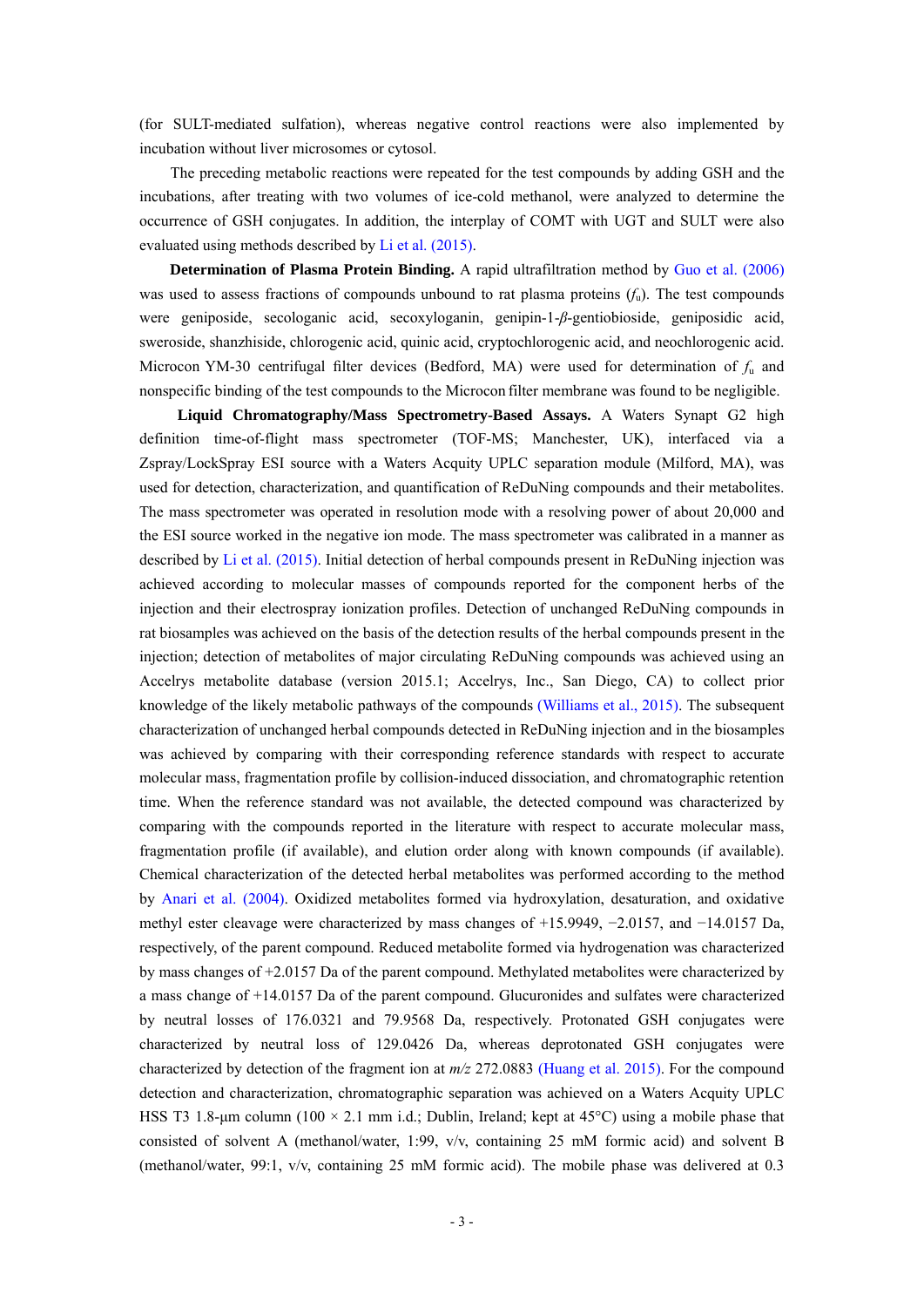ml/minute. For detection of unchanged ReDuNing compounds, a gradient program was used as follows: 0–2 minutes, at 2% solvent B; 2–32 minutes, from 2% to 98% solvent B; 32–37 minutes, at 98% solvent B; and 37–42 minutes, at 2% solvent B. For detection of metabolized ReDuNing compounds, the gradient program was modified as: 0–1 minutes, 2% solvent B; 1–25 minutes, from 2% to 30% solvent B; 25–27 minutes, 98% solvent B; and 27–30 minutes, at 2% solvent B. Virtual quantification of metabolites was achieved by using the calibration curve of an available reference standard of an analog that bore close structural similarity to the analyte.

For quantification of ReDuNing compounds, the chromatographic method was modified by using a shortened gradient program (0–1 minute, 2% solvent B; 1–15 minutes, from 2% to 70% solvent B; 15–17 minutes, 98% solvent B; and 17–20 minutes, at 2% solvent B). No internal standard was used in the quantification of the multiple compounds. This is due to the difficulty in selecting an appropriate internal standard for a wide variety of compounds of interest; using a single stable isotope-labeled internal standard often does not adequately resolve matrix effect problems in multi-compound bioassays (Guo et al., 2006). Also, introducing multiple internal standards may limit the assay performance (Niessen et al., 2006; Li et al., 2007). Matrix effects were minimized by optimizing sample preparation and using small injection volume (5 μl). Matrix-matched calibration curves (37–9000 nM) were constructed using weighted ( $1/X$  or  $1/X^2$ ) linear regression of the peak areas (*Y*) of the major circulating ReDuNing compounds against the corresponding plasma nominal concentrations of the compounds  $(X, nM)$ , which showed good linearity  $(r^2 > 0.99)$ . Assay validation was carried out according to the US FDA guidance on bioanalytical validation (2013; www.fda.gov/downloads/drugs/guidancecomplianceregulatoryinformation/guidances/ucm368107.pdf) to prove that the bioanalytical assays were reliable for the intended applications. The bioassay lower limit of quantification (LLOQ) values were  $37-111 \text{ nM}$  for the major circulating iridoids (geniposide, secologanic acid, secoxyloganin, genipin-1-*β*-gentiobioside, geniposidic acid, sweroside, and shanzhiside) and 37–111 nM for the major circulating organic acids (chlorogenic acid, quinic acid, cryptochlorogenic acid, and neochlorogenic acid). The intra-day accuracy and precision values of the bioassay were 85–115% and 1–15% for the iridoids, respectively, and 87–108% and 3–12% for the organic acids, respectively. The inter-day accuracy and precision values of the bioassay were 94–112% and 4–15% for the iridoids, respectively, and 85–113% and 7–15% for the organic acids, respectively. The iridoids and organic acids were all stable in situations mimicking those encountered during sample storage, handling, and analysis, as indicated by the errors in the peak area values of the iridoids and organic acids for all the test rat plasma samples (freeze/thaw stability during and after three −70°C↔23°C cycles and short-term stability at room temperature for 5 h) and the supernatants resulting from the methanol-precipitated plasma samples (autosampler storage stability at 8°C for 18 h) were between +15% and −11% of nominal, and well within the limits of acceptability (not exceeding  $\pm$ 15%). For quantification of herbal compounds in the ReDuNing injection, the accuracy and precision values were 94–115% and  $3-14\%$  for the iridoids, respectively, and  $100-108\%$  and  $1-10\%$  for the organic acids, respectively.

Sample preparation method, supporting detection, characterization, and quantification of ReDuNing compounds, was as follows: ReDuNing injection was diluted in water before analysis. Pulverized Zhizi, Jinyinhua, and Qinghao were each extracted with 50% methanol; after centrifugation, the resulting supernatants were diluted with 50% methanol before analysis. Rat plasma, urine, and bile samples were precipitated with methanol at a volumetric sample-to-methanol ratio of 1:3; after centrifugation, the resulting supernatants were applied for analysis.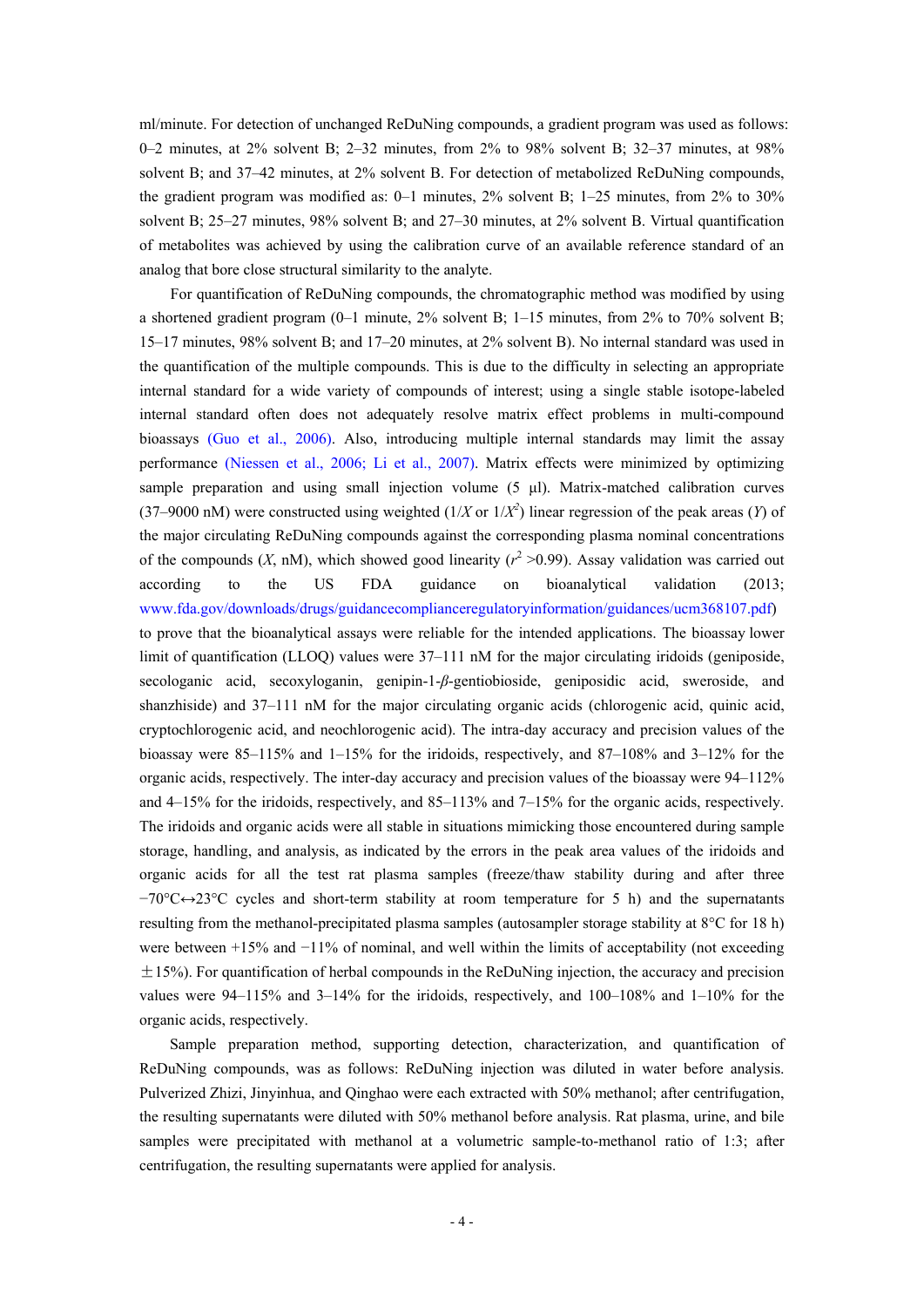**Data Processing.** Pharmacokinetic parameters were estimated by noncompartmental analysis using Kinetica software (version 5.0; Thermo Scientific, Philadelphia, PA). The area under the concentration-time curve up to the last measured point in time  $(AUC_{0-t})$  was calculated using the trapezoidal rule. The half-life  $(t_{1/2})$  was calculated using the relationship  $0.693/k<sub>e</sub>$ . The total plasma clearance ( $CL_{tot,p}$ ) was estimated by dividing the compound dose by the  $AUC_{0-\infty}$  and the distribution volume at steady state  $(V_{SS})$  was estimated by multiplying the  $CL_{tot,p}$  by the mean residence time (MRT). The renal excretory clearance  $CL<sub>R</sub>$ ) was estimated by dividing the cumulative amount excreted into urine (*Cum.A*<sub>e-U</sub>) by the plasma AUC<sub>0-∞</sub>. The fractions of dose excreted into urine ( $f_{e-U}$ ) and the fractions of dose excreted into bile  $(f_{e-B})$  were established using the relationship *Cum.A*<sub>e-U</sub>/Dose and *Cum.A*<sub>e-B</sub>/Dose, respectively. All data are expressed as the mean  $\pm$  standard deviation.

#### **Reference**

- Anari MR, Sanchez RI, Bakhtiar R, Franklin RB, and Baillie TA (2004) Integration of knowledge-based metabolic predictions with liquid chromatography data-dependent tandem mass spectrometry for drug metabolism studies: application to studies on the biotransformation of indinavir. *Anal Chem* **76:**823–832.
- Chen F, Li L, Xu F, Sun Y, Du F-F, Ma X-T, Zhong C-C, Li X-X, Wang F-Q, and Zhang N-T et al. (2013) Systemic and cerebral exposure to and pharmacokinetics of flavonols and terpene lactones after dosing standardized *Ginkgo biloba* leaf extracts to rats via different administration routes. *Br J Pharmacol* **170:**440–457.
- Guo B, Li C, Wang G-J, and Chen L-S (2006) Rapid and direct measurement of free concentrations of highly protein-bound fluoxetine and its metabolite norfluoxetine in plasma. *Rapid Commun Mass Spectrom* **20:**39–47.
- Huang K, Huang L-Y, and van Breemen RB (2015) Detection of reactive metabolites using isotope-labeled glutathione trapping and simultaneous neutral loss and precursor ion scanning with ultra-high-pressure liquid chromatography triple quadruple mass spectrometry. *Anal Chem* **87:**3646−3654.
- Kilkenny C, Browne W, Cuthill IC, Emerson M, and Altman DG (2010) Animal research: reporting in vivo experiments: the ARRIVE guidelines. *Br J Pharmacol* **160:**1577–1579.
- Li L, Liang S-P, Du F-F, and Li C (2007) Simultaneous quantification of multiple licorice flavonoids in rat plasma. *J Am Soc Mass Spectrom* **18:**778–782.
- Li L, Zhao Y-S, Du F-F, Yang J-L, Xu F, Niu W, Ren Y-H, and Li C (2012) Intestinal absorption and presystemic elimination of various chemical constituents present in GBE50 extract, a standardized extract of *Ginkgo biloba* leaves. *Curr Drug Metab* **13:**494–509.
- Li M-J, Wang F-Q, Huang Y-H, Du F-F, Zhong C-C, Olaleye OE, Jia W-W, Li Y-F, Xu F, and Dong J-J et al. (2015) Systemic exposure to and disposition of catechols, derived from *Salvia miltiorrhiza* roots (Danshen), after intravenous dosing DanHong injection in human subjects, rats, and dogs. *Drug Metab Dispos* **43:**679–690.
- Niessen WMA, Manini P, and Andreoli R (2006) Matrix effects in quantitative pesticide analysis using liquid chromatography-mass spectrometry. *Mass Spectrom Rev* **25:**881–899.
- Reagan-Shaw S, Nihal M, and Ahmad N (2008) Dose translation from animal to human studies revisited. *FASEB J*  **22:**659–661.
- Tian D-D, Jia W-W, Liu X-W, Wang D-D, Liu J-H, Dong J-J, Li L, Du F-F, Xu F, and Wang F-Q et al. (2015) Methylation and its role in the disposition of tanshinol, a cardiovascular carboxylic catechol from *Salvia miltiorrhiza* roots (Danshen). *Acta Pharmacol Sin* **36:**627–643.
- Williams AJ, Ekins S, Spjuth O, and Willighagen EL (2012) Accessing, using, and creating chemical property databases for computational toxicology modeling. *Methods Mol Biol* **929:**221–241.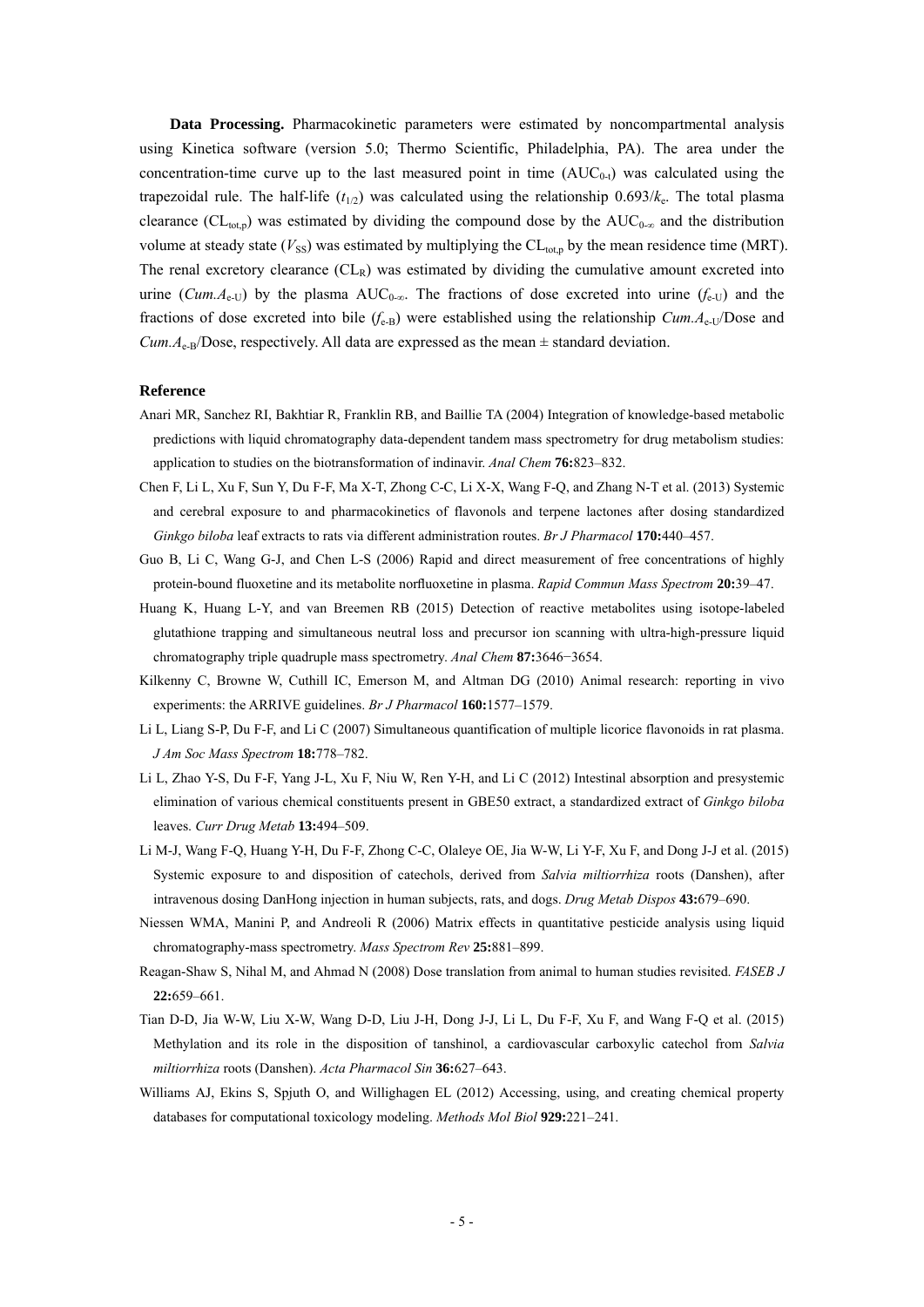# **Pharmacokinetics and Disposition of Circulating Iridoids and Organic Acids in Rats Intravenously Receiving ReDuNing Injection**

Chen Cheng, Feifei Du, Ke Yu, Fang Xu, Fengqing Wang, Li Li, Olajide E. Olaleye, Junling Yang, Feng Chen, Chenchun Zhong, Qiongwei Liu, Jing Li, Zhenzhong Wang, Chuan Li, and Wei Xiao

### *Drug Metabolism and Disposition*

|                |                           |                     |                      | $LC/TOF-MSE data$                      | Molecular |                      | $LogP^c$ | Compound                | Lot-to-lot  |
|----------------|---------------------------|---------------------|----------------------|----------------------------------------|-----------|----------------------|----------|-------------------------|-------------|
| ID             | Compound                  | $t_{\rm R}^{\rm a}$ | $[M-H]$ <sup>-</sup> |                                        | mass      | Molecular<br>formula |          | dose level <sup>d</sup> | variability |
|                |                           | (minute)            | (m/z)                | Fragmentation profile $(m/z)$          | (Da)      |                      |          | $(\mu$ mol/person)      | $(\%)$      |
| Iridoids       |                           |                     |                      |                                        |           |                      |          |                         |             |
| 1              | Jasminoside               | 7.23                | 345.1544             | 165.0921, 337.0923                     | 346.1622  | $C_{16}H_{26}O_8$    | $-1.01$  | $6.8 \pm 0.5$           | 6.9         |
| $\overline{2}$ | Sweroside                 | 10.47               | 357.1186             | 81.0343, 125.0240, 179.0550, 195.0656  | 358.1264  | $C_{16}H_{22}O_9$    | $-1.53$  | $20.9 \pm 2.8$          | 13.3        |
| 3 <sup>1</sup> | Geniposidic acid          | 8.86                | 373.1135             | 123.0449, 149.0603, 167.0705, 211.0609 | 374.1213  | $C_{16}H_{22}O_{10}$ | $-1.55$  | $31.8 \pm 2.1$          | 6.6         |
| 4              | Secologanic acid          | 9.73                | 373.1135             | 149.0606, 193.0499, 207.0657, 225.0762 | 374.1213  | $C_{16}H_{22}O_{10}$ | $-2.78$  | $180.5 \pm 47.7$        | 26.4        |
| 5              | Loganic acid              | 8.61                | 375.1291             | 113.0239, 151.0755, 169.0863, 213.0761 | 376.1369  | $C_{16}H_{24}O_{10}$ | $-1.89$  | $1.4 \pm 0.3$           | 24.5        |
| 6              | Geniposide                | 10.28               | 387.1291             | 123.0450, 163.0399, 207.0651, 225.0764 | 388.1369  | $C_{17}H_{24}O_{10}$ | $-1.62$  | $558.6 \pm 34.2$        | 6.1         |
| 7              | Loganin                   | 10.98               | 389.1448             | 127.0399, 227.0929                     | 390.1526  | $C_{17}H_{26}O_{10}$ | $-2.02$  | $3.4 \pm 1.0$           | 30.2        |
| 8              | Deacetylasperulosdic acid | 9.50                | 389.1084             | 121.0658, 149.0610, 167.0713, 345.1188 | 390.1162  | $C_{17}H_{26}O_{10}$ | $-2.34$  | $14.6 \pm 10.7$         | 73.2        |
| 9              | Shanzhiside               | 6.52                | 391.1241             | 185.0814, 229.0713, 351.0714           | 392.1319  | $C_{16}H_{24}O_{11}$ | $-2.58$  | $17.3 \pm 1.0$          | 6.0         |
| 10             | Gardenoside               | 7.22                | 403.1241             | 191.0350, 241.0716, 371.0971           | 404.1319  | $C_{17}H_{24}O_{11}$ | $-3.44$  | $1.3 \pm 0.6$           | 49.7        |
| 11             | Scandoside methyl ester   | 7.83                | 403.1241             | 101.0245, 139.0399, 241.0714           | 404.1319  | $C_{17}H_{24}O_{11}$ | $-2.27$  | $6.3 \pm 3.4$           | 54.1        |
| 12             | Secoxyloganin             | 12.10               | 403.1241             | 121.0290, 219.0630, 223.0604, 371.0982 | 404.1319  | $C_{17}H_{24}O_{11}$ | $-0.81$  | $61.6 \pm 8.1$          | 13.2        |

# **Supplemental Table 1**

Detection of herbal compounds in ReDuNing injection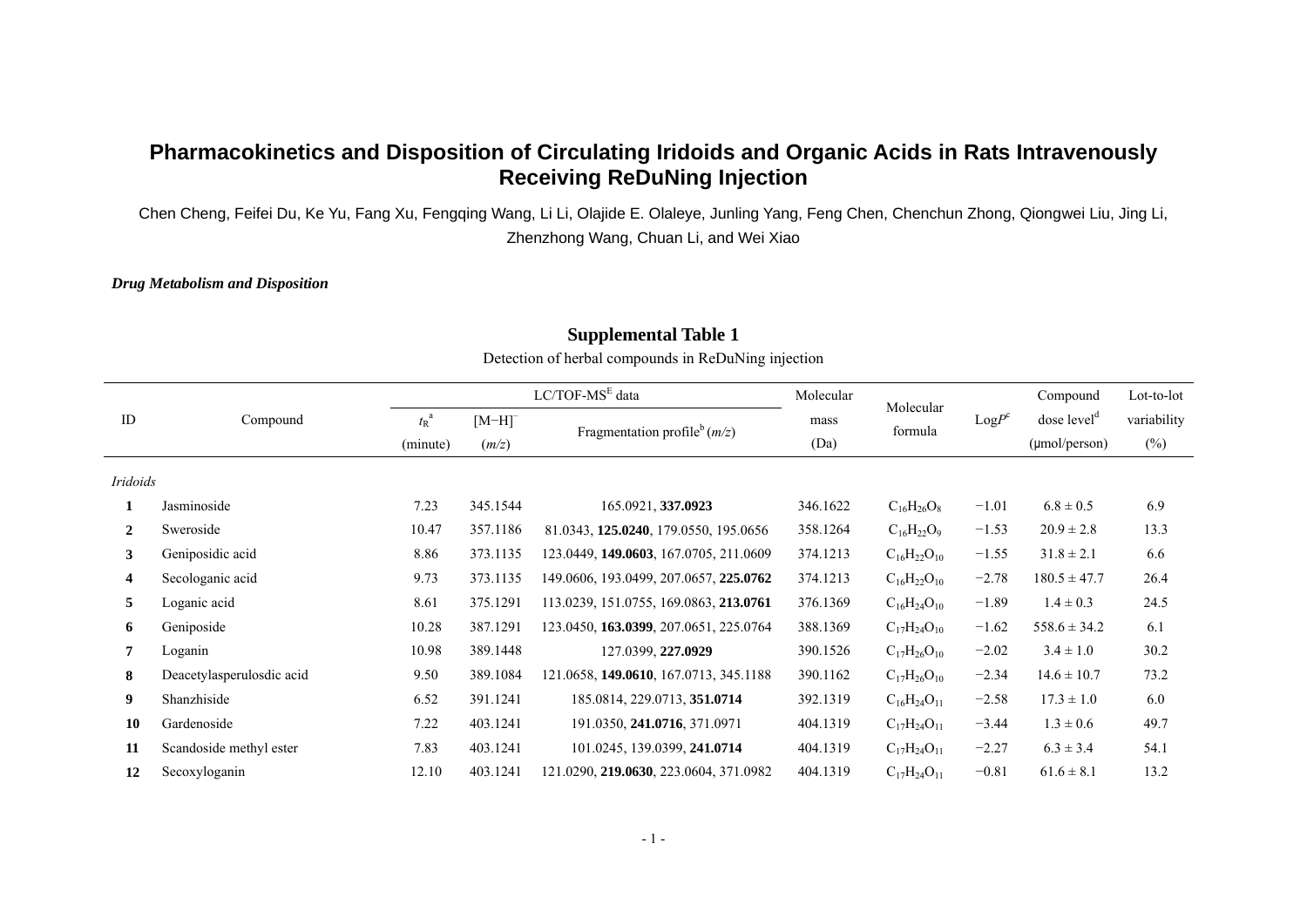| 13 | Morroniside                                                             | 10.47 | 405.1397 | 95.0137, 141.0556, 155.0352, 243.0873  | 406.1475 | $C_{17}H_{26}O_{11}$   | $-2.66$ | $1.7 \pm 1.1$    | 61.7    |
|----|-------------------------------------------------------------------------|-------|----------|----------------------------------------|----------|------------------------|---------|------------------|---------|
| 14 | Lonijaposide J                                                          | 14.12 | 456.1506 | 180.0663, 224.0560, 276.0880, 381.1184 | 457.1584 | $C_{20}H_{27}NO_{11}$  | $-2.30$ | $8.5 \pm 2.3$    | 26.9    |
| 15 | Xylostosidine acid                                                      | 14.83 | 458.1121 | 234.0593, 335.0794, 395.0978, 435.1289 | 459.1199 | $C_{19}H_{25}NSO_{10}$ | $-2.06$ | $6.3 \pm 1.0$    | 15.5    |
| 16 | Genipin-1- $\beta$ -gentiobioside                                       | 9.42  | 549.1820 | 101.0240, 123.0447, 225.0765, 245.0813 | 550.1898 | $C_{23}H_{34}O_{15}$   | $-1.99$ | $31.2 \pm 2.1$   | 6.8     |
| 17 | $6"$ - $O$ -Coumaroylgenipin gentiobioside                              | 15.07 | 695.2187 | 145.0294, 469.1346, 493.1712, 525.1613 | 696.2265 | $C_{32}H_{40}O_{17}$   | 0.55    | $3.3 \pm 0.6$    | 19.4    |
| 18 | 6"-O-Feruloylgenipin gentiobioside                                      | 15.21 | 725.2293 | 291.0904, 446.0837, 461.1087           | 726.2371 | $C_{33}H_{42}O_{18}$   | 0.04    | $1.4 \pm 0.2$    | 13.1    |
| 19 | 6"-O-Sinapoylgenipin gentiobioside                                      | 15.07 | 755.2399 | 291.0911, 469.1344, 532.1817           | 756.2477 | $C_{34}H_{44}O_{19}$   | 0.05    | $0.2\pm0.0$      | 10.3    |
|    | Organic acids                                                           |       |          |                                        |          |                        |         |                  |         |
| 20 | Benzoic acid                                                            | 12.11 | 121.0290 | 77.0422                                | 122.0368 | $C_7H_6O_2$            | 1.87    | $1.4 \pm 0.3$    | 23.4    |
| 21 | Protocatechuic aldehyde                                                 | 6.35  | 137.0238 | 108.0211, 109.0279                     | 138.0316 | $C_7H_6O_3$            | 1.07    | $7.9 \pm 1.1$    | 13.6    |
| 22 | Salicylic acid                                                          | 12.54 | 137.0239 | 93.0347                                | 138.0317 | $C_7H_6O_3$            | 2.37    | $1.6 \pm 0.3$    | 19.2    |
| 23 | $p$ -Hydroxycinnamic acid                                               | 10.45 | 163.0395 | 119.0503, 123.0450                     | 164.0473 | $C_9H_8O_3$            | 1.69    | $1.7 \pm 0.1$    | 6.3     |
| 24 | Caffeic acid                                                            | 8.41  | 179.0345 | 134.0367, 135.0446                     | 180.0423 | $C_9H_8O_4$            | 1.35    | $20.4 \pm 1.8$   | $8.8\,$ |
| 25 | Quinic acid                                                             | 0.96  | 191.0556 | 85.0292, 111.0449, 127.0400, 171.0309  | 192.0634 | $C_7H_{12}O_6$         | $-1.93$ | $208.7 \pm 15.6$ | 7.5     |
| 26 | Ferulic acid                                                            | 11.41 | 193.0501 | 133.0292, 134.0373, 178.0272           | 194.0579 | $C_{10}H_{10}O_4$      | 1.68    | $0.7 \pm 0.1$    | 19.4    |
| 27 | Syringic acid                                                           | 9.30  | 197.0450 | 123.0084, 138.0322, 153.0556, 182.0220 | 198.0528 | $C_9H_{10}O_5$         | 1.25    | $1.2 \pm 0.1$    | $8.8\,$ |
| 28 | 6-Carboxy-10-methyl-methylene-1-<br>(1-oxobutyl)-cyclohexaneacetic acid | 18.44 | 281.1389 | 177.1283, 193.1596, 219.1389, 237.1492 | 282.1467 | $C_{15}H_{22}O_5$      | 1.96    | $4.5 \pm 0.4$    | 9.9     |
| 29 | Neochlorogenic acid                                                     | 6.19  | 353.0873 | 135.0444, 179.0342, 191.0555           | 354.0951 | $C_{16}H_{18}O_9$      | $-0.33$ | $136.9 \pm 4.3$  | 3.1     |
| 30 | Chlorogenic acid                                                        | 8.09  | 353.0873 | 135.0445,179.0341, 191.0556            | 354.0951 | $C_{16}H_{18}O_9$      | $-0.33$ | $381.2 \pm 30.1$ | 7.9     |
| 31 | Cryptochlorogenic acid                                                  | 8.59  | 353.0873 | 135.0442, 173.0446, 179.0342, 191.0553 | 354.0951 | $C_{16}H_{18}O_9$      | $-0.74$ | $153.0 \pm 7.0$  | 4.6     |
| 32 | 1,5-Dicaffeoylquinic acid                                               | 9.36  | 515.1190 | 191.0556, 335.0764, 353.0878, 357.0588 | 516.1268 | $C_{25}H_{24}O_{12}$   | 1.23    | $1.5 \pm 0.2$    | 14.2    |
| 33 | Isochlorogenic acid B                                                   | 12.89 | 515.1190 | 191.0551, 201.0157, 335.0761, 375.0690 | 516.1268 | $C_{25}H_{24}O_{12}$   | 1.12    | $19.1 \pm 2.2$   | 11.5    |
| 34 | Isochlorogenic acid A                                                   | 13.10 | 515.1190 | 191.0549, 201.0154, 335.0783, 375.0694 | 516.1268 | $C_{25}H_{24}O_{12}$   | 1.16    | $10.8 \pm 1.7$   | 16.1    |
| 35 | Isochlorogenic acid C                                                   | 14.46 | 515.1190 | 173.0448, 285.0398, 353.0871, 447.0923 | 516.1268 | $C_{25}H_{24}O_{12}$   | 1.11    | $20.5 \pm 2.8$   | 13.5    |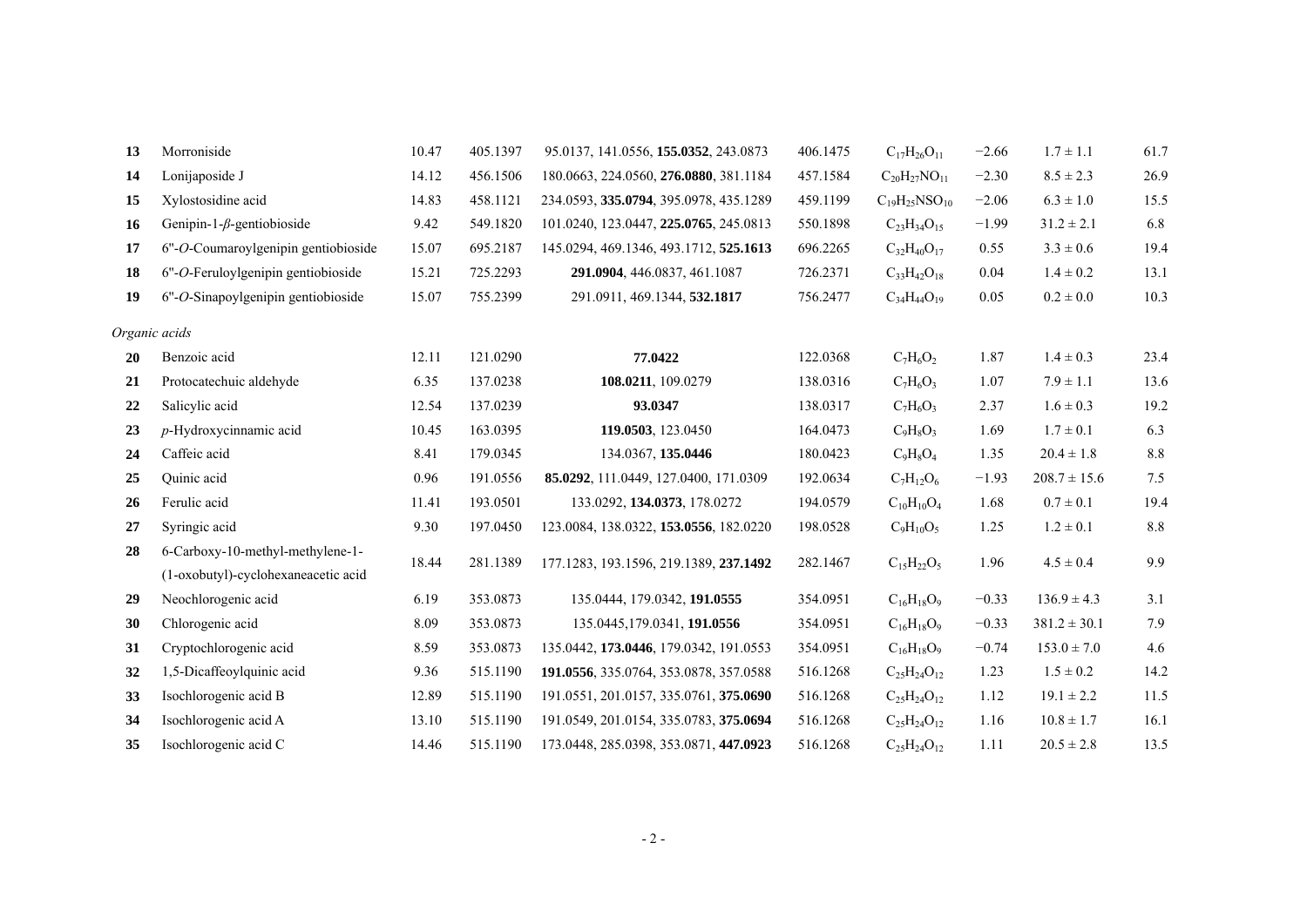#### *Flavonoids*

| 36 | Luteolin                         | 16.99 | 285.0399 | 133.0290, 175.0394, 199.0389, 217.0500 | 286,0477 | $C_{15}H_{10}O_6$    | 2.35    | $0.001 \pm 0.000$   | 26.3 |
|----|----------------------------------|-------|----------|----------------------------------------|----------|----------------------|---------|---------------------|------|
| 37 | Quercetin                        | 16.35 | 301.0349 | 121.0286, 151.0029, 178.9980, 273.0398 | 302.0427 | $C_{15}H_{10}O_7$    | 1.95    | $0.0009 \pm 0.0001$ | 16.0 |
| 38 | Chrysosplenol D                  | 18.99 | 359,0767 | 286.0115, 314.0066, 329.0298, 344.0536 | 360.0845 | $C_{18}H_{16}O_8$    | 2.40    | $0.002 \pm 0.001$   | 37.2 |
| 39 | Apigenin-7- $O$ -glucopyranoside | 14.31 | 431.0978 | 149.0240, 240.0436, 268.0381, 311.0562 | 432.1056 | $C_{21}H_{20}O_{10}$ | 0.18    | $0.09 \pm 0.02$     | 23.0 |
| 40 | Luteolin-7-O-glucoside           | 13.97 | 447.0928 | 284.0324, 285.0399, 286.0431           | 448.1006 | $C_{21}H_{20}O_{11}$ | 0.13    | $1.6 \pm 0.2$       | 14.6 |
| 41 | Kaempferol-7-O-glucopyranoside   | 14.67 | 448.0928 | 151.0033, 257.0450, 285.0397, 307.0221 | 449.1006 | $C_{21}H_{20}O_{11}$ | 1.44    | $0.006 \pm 0.002$   | 24.7 |
| 42 | Quercetin-7-O-glucopyranoside    | 12.41 | 463.0877 | 301.0349                               | 464.0955 | $C_{21}H_{20}O_{12}$ | 1.33    | $0.4 \pm 0.0$       | 11.1 |
| 43 | Quercetin-3-O-galactoside        | 13.96 | 463.0877 | 255.0289, 271.0243, 300.0270, 323.0166 | 464.0955 | $C_{21}H_{20}O_{11}$ | 0.46    | $0.05 \pm 0.01$     | 16.6 |
| 44 | Isorhamnetin-3-O-glucopyronoside | 14.91 | 477.1033 | 243.0295, 271.0247, 299.0193, 314.0428 | 478.1111 | $C_{22}H_{22}O_{12}$ | 0.67    | $0.001 \pm 0.000$   | 32.4 |
| 45 | Kaempferol-3-O-rutinoside        | 14.73 | 593.1507 | 255.0291, 285.0398, 327.0508           | 594.1585 | $C_{27}H_{30}O_{15}$ | 0.10    | $0.02 \pm 0.01$     | 21.5 |
| 46 | Rutin                            | 13.36 | 609.1456 | 178.9973, 301.0335, 343.0452           | 610.1534 | $C_{27}H_{30}O_{16}$ | $-0.21$ | $0.1 \pm 0.0$       | 27.9 |

 $a_{t_R}$ , chromatographic retention time.

<sup>b</sup>Number in bold, product ion of base peak.

<sup>c</sup>LogP value was calculated using via the ACD (Advanced Chemistry Development Inc, Toronto, Canada).

<sup>d</sup>Compound dose levels of iridoids, organic acids, and flavonoids present in six lots of ReDuNing injections.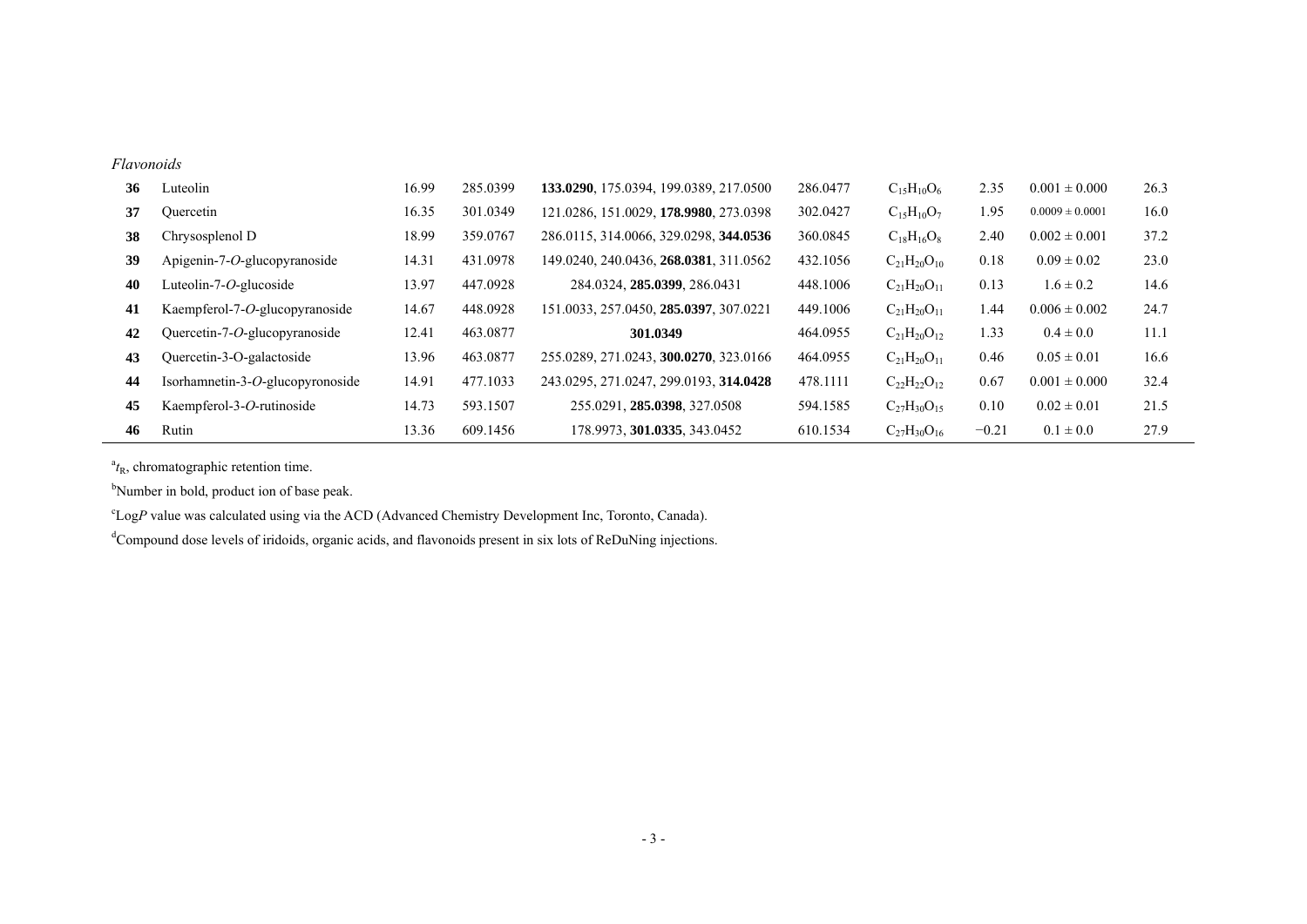# **Pharmacokinetics and Disposition of Circulating Iridoids and Organic Acids in Rats Intravenously Receiving ReDuNing Injection**

Chen Cheng, Feifei Du, Ke Yu, Fang Xu, Fengqing Wang, Li Li, Olajide E. Olaleye, Junling Yang, Feng Chen, Chenchun Zhong, Qiongwei Liu, Jing Li, Zhenzhong Wang, Chuan Li, and Wei Xiao

### *Drug Metabolism and Disposition*

### **Supplemental Table 2A**

Detection of metabolites of geniposide (**6**), chlorogenic acid (**30**), cryptochlorogenic acid (**31**), and neochlorogenic acid (**29**) in rats intravenously receiving ReDuNing injection

|                                                        |                            |              | $LC/TOF-MSE$ detection and characterization |                      |                                                   |          |  |  |
|--------------------------------------------------------|----------------------------|--------------|---------------------------------------------|----------------------|---------------------------------------------------|----------|--|--|
| Metabolite ID                                          | Metabolite                 | Rat sample   | $t_{\rm R}$                                 | Ionized molecule     | Characteristic fragment ion (CFI) or neutral loss | Mass     |  |  |
|                                                        |                            |              | (minute)                                    | (m/z)                | (NL) $(m/z)$ or dalton)                           | (dalton) |  |  |
| Geniposide (6, <i>molecular mass: 387.1291</i> )       |                            |              |                                             |                      |                                                   |          |  |  |
| Geniposidic acid (3)                                   | Demethylated metabolites   | Plasma/Urine | 9.65                                        | $[M-H]$ /373.1136    | CFI: 149.0611, 193.0521                           | 374.1213 |  |  |
| Secologanic acid (4, <i>molecular mass: 374.1213</i> ) |                            |              |                                             |                      |                                                   |          |  |  |
| $M4_R$                                                 | Hydrogenated metabolites   | Plasma/Urine | 15.65                                       | $[M-H]$ /375.1288    | CFI: 151.0754, 195.0651                           | 376.1369 |  |  |
| Chlorogenic acid $(30, 354.0951)$                      |                            |              |                                             |                      |                                                   |          |  |  |
| $M30M-1$                                               |                            | Plasma/Urine | 20.03                                       | $[M-H]$ /367.1039    | CFI: 173.0444, 191.0553                           |          |  |  |
| $M30_{M-2}$                                            | Methylated metabolites     |              | 21.74                                       | $[M-H]$ /367.1027    | CFI: 173.0452, 179.0549                           | 368.1108 |  |  |
| $M30S-1$                                               |                            |              | 11.61                                       | $[M-H]$ /433.0436    | NL: 79.9566                                       |          |  |  |
| $M30S-1$                                               | <b>Sulfates</b>            | Plasma/Urine | 12.84                                       | $[M-H]$ /433.0445    | NL: 79.9575                                       | 434.0519 |  |  |
| $M30_G$                                                | Glucuronides               | Plasma/Urine | 13.64                                       | $[M-H]^{-}/529.1196$ | NL: 176.0318                                      | 530.1272 |  |  |
| $M30_{M-G}$                                            | Glucuronides of methylated | Plasma/Urine | 17.03                                       | $[M-H]$ /543.1348    | NL: 176.0318 (compared with $M30_M$ )             | 544.1428 |  |  |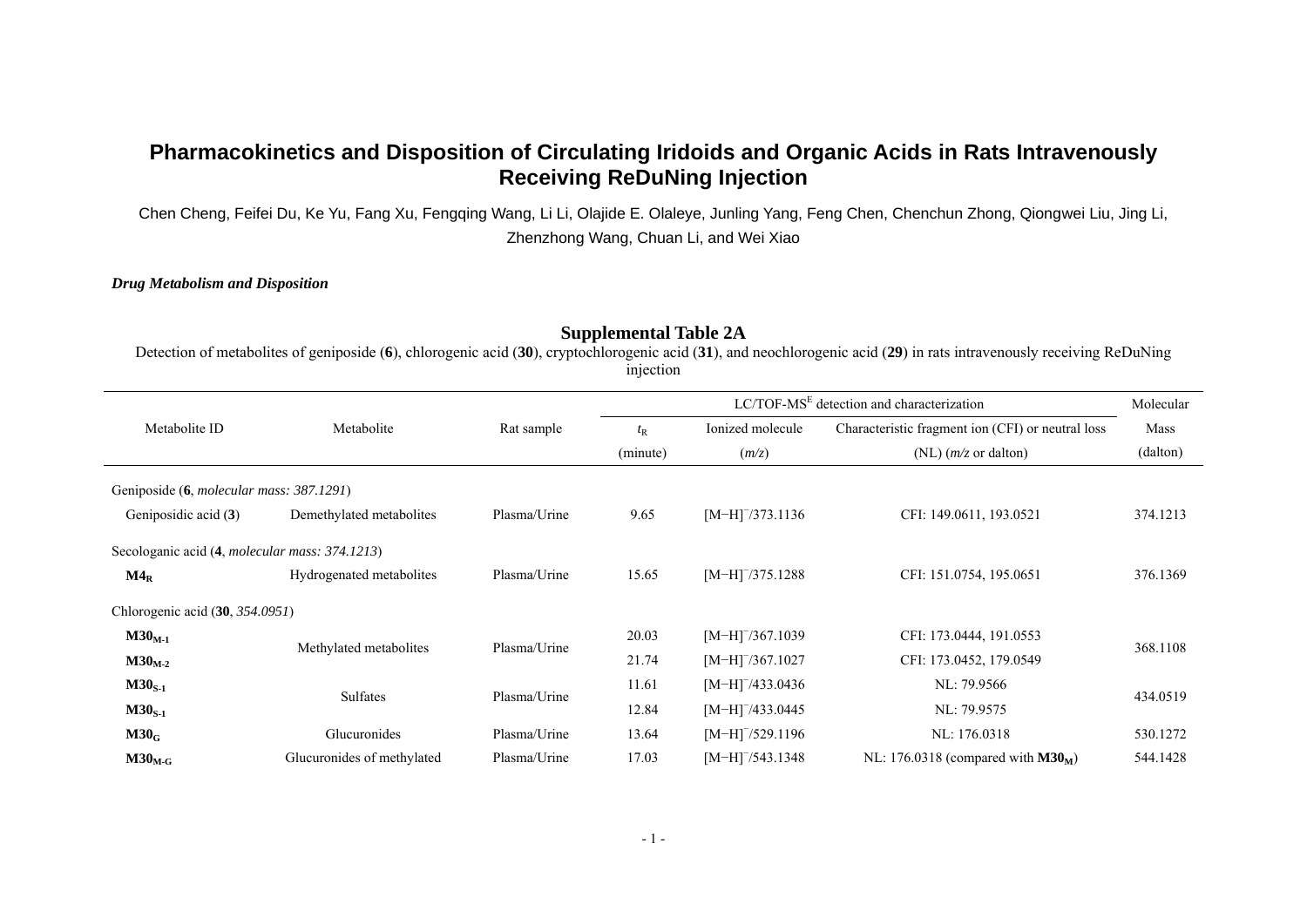|                                       | metabolites                               |              |       |                                |                                       |          |  |
|---------------------------------------|-------------------------------------------|--------------|-------|--------------------------------|---------------------------------------|----------|--|
|                                       |                                           |              | 10.92 | $[M-H]^{-}/674.1863$           | CFI: 272.0883                         |          |  |
| $M30_{M\text{-}Gsh\text{-}1}$         | Glutathione conjugates of                 |              |       | $[M+H]^{+}/676.2030$           | NL: 129.0441                          | 675.1946 |  |
|                                       | methylated metabolites                    | Bile         |       | $[M-H]^{-}/674.1870$           | CFI: 272.0883                         |          |  |
| $M30_{M\text{-}Gsh-2}$                |                                           |              | 12.08 | $[M+H]^{+}/676.2040$           | NL: 129.0449                          |          |  |
| Cryptochlorogenic acid (31, 354.0951) |                                           |              |       |                                |                                       |          |  |
| $M31_{M-1}$                           | Methylated metabolites                    | Plasma/Urine | 20.27 | $[M-H]^{-}/367.1027$           | CFI: 173.0446, 193.0492               | 368.1108 |  |
| $M31M-2$                              |                                           |              | 22.01 | $[M-H]$ /367.1027              | CFI: 173.0448, 193.0496               |          |  |
| M31 <sub>S</sub>                      | <b>Sulfates</b>                           | Plasma/Urine | 13.69 | $[M-H]^{-}/433.0439$           | NL: 79.9569                           | 434.0519 |  |
| $M31_G$                               | Glucuronides                              | Plasma/Urine | 14.92 | $[M-H]$ /529.1189              | NL: 176.0319                          | 530.1272 |  |
| $M31_{M-G}$                           | Glucuronides of methylated<br>metabolites | Plasma/Urine | 18.25 | $[M-H]^{-}/543.1337$           | NL:176.0310 (compared with $M31_M$ )  | 544.1428 |  |
|                                       | Glutathione conjugates of                 |              |       | $[M-H]^{-}/674.1856$           | CFI: 272.0883                         |          |  |
| $M31_{M\text{-}Gsh}$                  | methylated metabolites                    | Bile         | 8.95  | $[M+H]^{+/676.2040}$           | NL: 129.0433                          | 675.1946 |  |
| Neochlorogenic acid (29, 354.0951)    |                                           |              |       |                                |                                       |          |  |
| $M29_{M-1}$                           |                                           |              | 14.30 | $[M-H]$ <sup>-</sup> /367.1027 | CFI: 193.0499                         |          |  |
| $M29_{M-2}$                           | Methylated metabolites                    | Plasma/Urine | 16.37 | $[M-H]$ /367.1027              | CFI: 193.0497                         | 368.1108 |  |
| M29 <sub>S</sub>                      | Sulfates                                  | Plasma/Urine | 8.41  | $[M-H]^{-}/433.0441$           | NL: 79.9575                           | 434.0519 |  |
| $M29_G$                               | Glucuronides                              | Plasma/Urine | 9.88  | $[M-H]$ /529.1187              | NL: 176.0321                          | 530.1272 |  |
| $M29_{M-G}$                           | Glucuronides of methylated<br>metabolites | Plasma/Urine | 13.59 | $[M-H]$ /543.1352              | NL: 176.0325 (compared with $M29_M$ ) | 544.1428 |  |
|                                       | Glutathione conjugates of                 | Bile         | 11.29 | $[M-H]$ /674.1868              | CFI: 272.0884                         | 675.1946 |  |
| $M29_{M\text{-}Gsh}$                  | methylated metabolites                    |              |       | $[M+H]^{+}/676.2032$           | NL: 129.0438                          |          |  |

The metabolite ID is used to indicate the compound being a metabolite, showing its parent compounds, type of metabolism, and metabolite isomer. For instance,  $M30$  in  $M30<sub>M-1</sub>$  denotes that the compound is a metabolite of chlorogenic acid (**30**). The subscript letter **M** denotes "methylation" and the subscript number **1** denotes the first eluted metabolite isomer. The subscript letters **R**, **G**, **S**, and **Gsh** in other metabolite IDs denote "reduction", "glucuronidation", "sulfation", and "glutathionylation", respectively. *t*<sub>R</sub>, chromatographic retention time.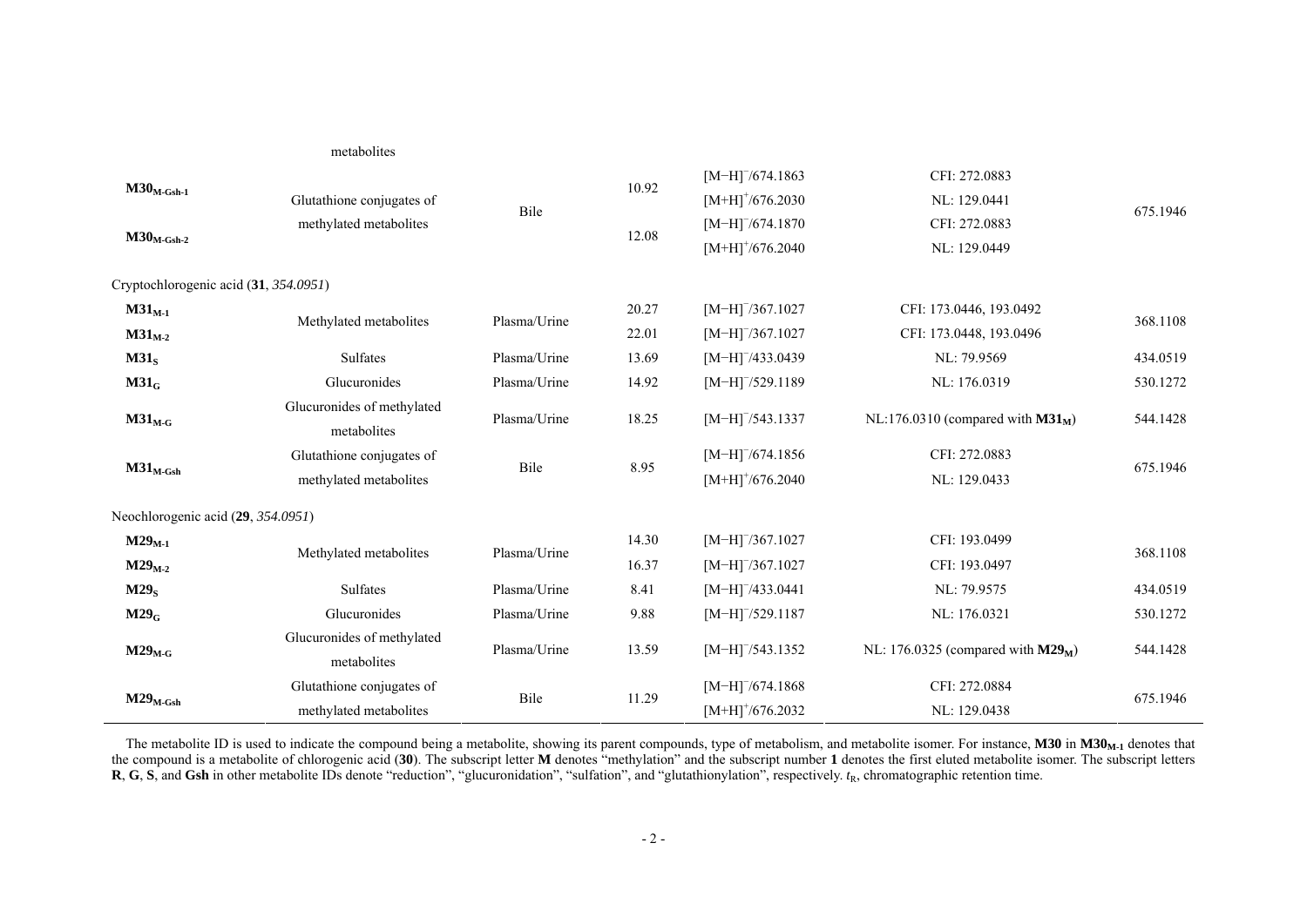# **Supplemental Table 2B**

Detection of metabolites of geniposide (**6**), chlorogenic acid (**30**), cryptochlorogenic acid (**31**), and neochlorogenic acid (**29**) after incubation with rat and human liver cytosol and microsomes

| Subcellular fraction                                   | Cofactor      | Metabolite ID                 | $t_{\rm R}$ | Ionized molecule               | Characteristic fragment ion (CFI) or neutral loss (NL) | Molecular Mass |  |
|--------------------------------------------------------|---------------|-------------------------------|-------------|--------------------------------|--------------------------------------------------------|----------------|--|
|                                                        |               |                               | (minute)    | (m/z)                          | $(m/z \text{ or dalton})$                              | (dalton)       |  |
| Geniposide (6, <i>molecular mass: 387.1291</i> )       |               |                               |             |                                |                                                        |                |  |
| <b>RLM</b>                                             |               |                               | 9.70        | $[M-H]^{-}/373.1130$           | CFI: 149.0594, 193.0484, 211.0615                      |                |  |
| <b>HLM</b>                                             | <b>NADPH</b>  | Geniposidic acid (3)          | 9.86        | $[M-H]$ /373.1134              | CFI: 149.0596, 193.0474, 211.0615                      | 374.1213       |  |
| Secologanic acid (4, <i>molecular mass: 374.1213</i> ) |               |                               |             |                                |                                                        |                |  |
| RLC                                                    |               |                               | 15.59       | $[M-H]$ /375.1289              | CFI: 151.0762, 195.0657                                |                |  |
| ${\rm HLC}$                                            | <b>NADPH</b>  | $M4_R$                        | 15.57       | $[M-H]$ /375.1285              | CFI: 151.0768, 195.0643                                | 376.1369       |  |
| Chlorogenic acid (30, 354.0951)                        |               |                               |             |                                |                                                        |                |  |
|                                                        | <b>SAM</b>    | $M30M-1$                      | 20.02       | $[M-H]^{-}/367.1028$           | CFI: 173.0444, 191.0553                                |                |  |
|                                                        |               | $M30M-2$                      | 21.71       | $[M-H]$ /367.1024              | CFI: 173.0452, 179.0549                                | 368.1108       |  |
|                                                        |               | $M30S-1$                      | 11.61       | $[M-H]^{-}/433.0431$           | NL: 79.9561                                            |                |  |
|                                                        | <b>PAPS</b>   | $M30S-2$                      | 12.84       | $[M-H]^{-}/433.0431$           | NL: 79.9561                                            | 434.0519       |  |
| RLC                                                    |               |                               |             | $[M-H]$ /674.1868              | CFI: 272.0885                                          |                |  |
|                                                        |               | $M30_{M\text{-}Gsh\text{-}1}$ | 11.29       | $[M+H]$ <sup>+</sup> /676.2029 | NL: 129.0444                                           |                |  |
|                                                        | $SAM + GSH$   |                               |             | $[M-H]^{-}/674.1847$           | CFI: 272.0882                                          | 675.1946       |  |
|                                                        |               | $M30_{M\text{-}Gsh\text{-}2}$ | 12.08       | $[M+H]$ <sup>+</sup> /676.2040 | NL: 129.0449                                           |                |  |
| <b>RLM</b>                                             | <b>UDPGA</b>  | M30 <sub>G</sub>              | 13.65       | $[M-H]$ /529.1188              | NL: 176.0318                                           | 530.1272       |  |
| $RLC + RLM$                                            | $SAM + UDPGA$ | $M30_{M-G}$                   | 17.03       | $[M-H]^{-}/543.1348$           | NL: 176.0316 (compared with $M30M$ )                   | 544.1428       |  |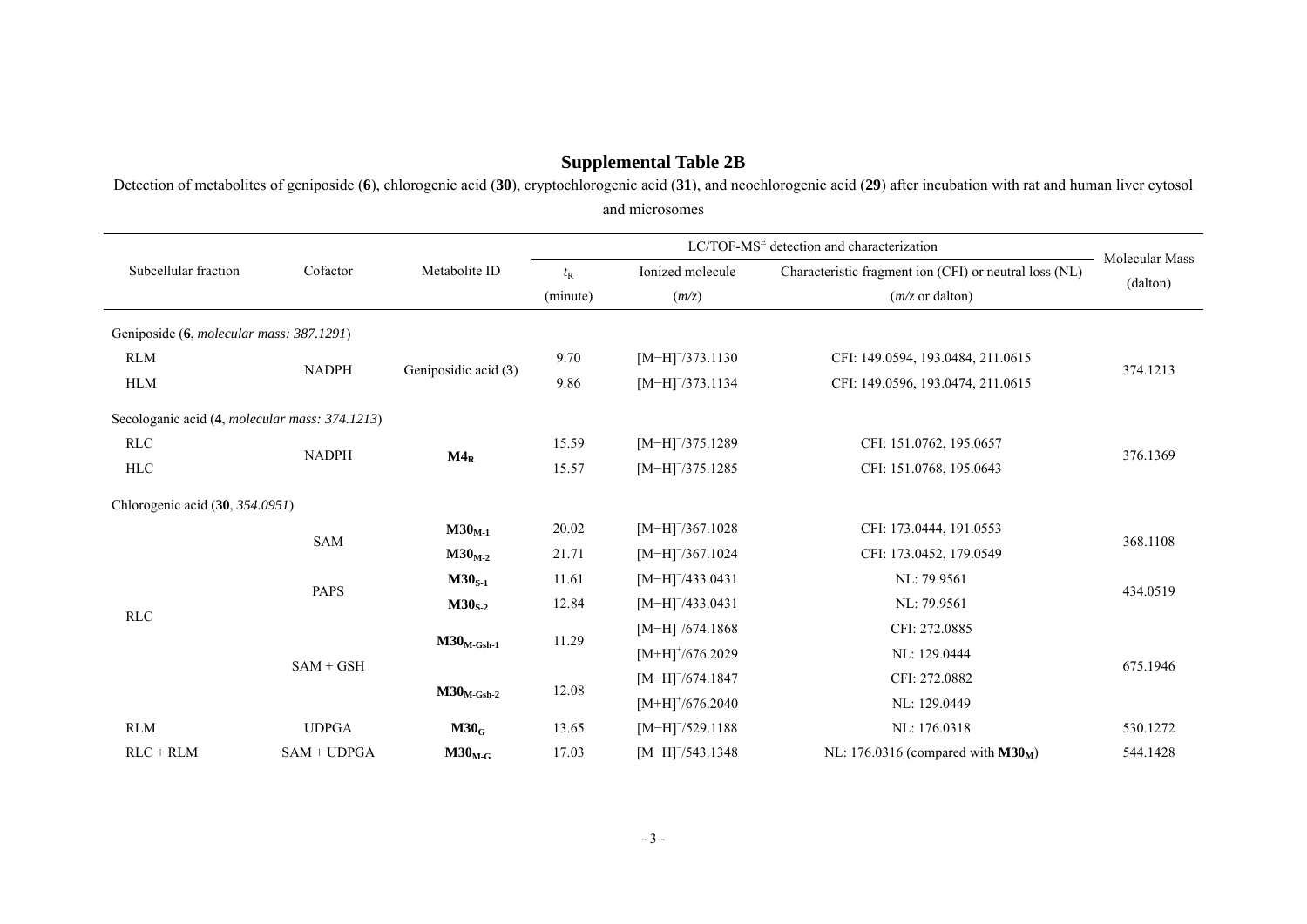|                                       | SAM           | $M30M-1$             | 20.03<br>$[M-H]$ /367.1029 |                                | CFI: 191.0558                         |          |  |
|---------------------------------------|---------------|----------------------|----------------------------|--------------------------------|---------------------------------------|----------|--|
| <b>HLC</b>                            |               | $M30M-2$             | 21.77                      | $[M-H]$ /367.1030              | CFI: 173.0447, 193.0501               | 368.1108 |  |
|                                       | <b>PAPS</b>   | $M30S-2$             | 13.16                      | $[M-H]^{-}/433.0451$           | NL: 79.9581                           | 434.0519 |  |
| Cryptochlorogenic acid (31, 354.0951) |               |                      |                            |                                |                                       |          |  |
|                                       | SAM           | $M31_{M-1}$          | 20.26                      | $[M-H]$ /367.1027              | CFI: 173.0447, 193.0499               | 368.1108 |  |
|                                       |               | $M31_{M-2}$          | 22.00                      | $[M-H]$ /367.1026              | CFI: 173.0447, 193.0494               |          |  |
| <b>RLC</b>                            | <b>PAPS</b>   | M31 <sub>S</sub>     | 13.69                      | $[M-H]$ /433.0436              | NL: 79.9560                           | 434.0519 |  |
|                                       |               |                      |                            | $[M-H]$ /674.1866              | CFI: 272.0883                         |          |  |
|                                       | $SAM + GSH$   | $M31_{M\text{-}Gsh}$ | 8.95                       | $[M+H]$ <sup>+</sup> /676.2040 | NL: 129.0433                          | 675.1946 |  |
| <b>RLM</b>                            | <b>UDPGA</b>  | $M31_G$              | 14.91                      | $[M-H]$ /529.1189              | NL: 176.0313                          | 530.1272 |  |
| $RLC + RLM$                           | $SAM + UDPGA$ | $M31_{M-G}$          | 18.23                      | $[M-H]$ /543.1342              | NL: 176.0316 (compared with $M31_M$ ) | 544.1428 |  |
|                                       |               | $M31_{M-1}$          | 20.39                      | $[M-H]^{-}/367.1028$           | CFI: 173.0448, 193.0501               |          |  |
| $\rm HLC$                             | SAM           | $M31_{M-2}$          | 22.14                      | $[M-H]^{-}/367.1028$           | CFI: 173.0449, 193.0499               | 368.1108 |  |
|                                       | PAPS          | M31 <sub>S</sub>     | 13.88                      | $[M-H]^{-}/433.0441$           | NL: 79.9567                           |          |  |
| Neochlorogenic acid (29, 354.0951)    |               |                      |                            |                                |                                       |          |  |
|                                       |               | $M29_{M-1}$          | 14.29                      | $[M-H]^{-}/367.1031$           | CFI: 193.0500                         |          |  |
|                                       | <b>SAM</b>    | $M29_{M-2}$          | 16.37                      | $[M-H]$ /367.1029              | CFI: 193.0499                         | 368.1108 |  |
| RLC                                   | <b>PAPS</b>   | M29 <sub>S</sub>     | 8.41                       | $[M-H]^{-}/433.0429$           | NL: 79.9555                           | 434.0519 |  |
|                                       |               |                      |                            | $[M-H]^{-}/674.1857$           | CFI: 272.0881                         |          |  |
|                                       | $SAM + GSH$   | $M29_{M\text{-}Gsh}$ | 10.92                      | $[M+H]^{+}/676.2040$           | NL: 129.0444                          | 675.1946 |  |
| <b>RLM</b>                            | <b>UDPGA</b>  | $M29_G$              | 9.92                       | $[M-H]$ /529.1147              | NL: 176.0273                          | 530.1272 |  |
| $RLC + RLM$                           | $SAM + UDPGA$ | $M29_{M-G}$          | 13.61                      | $[M-H]^{-}/543.1342$           | NL: 176.0321 (compared with $M29M$ )  | 544.1428 |  |
|                                       |               | $M29_{M-1}$          | 14.03                      | $[M-H]^{-}/367.1029$           | CFI: 173.0438, 193.0499               |          |  |
| <b>HLC</b>                            | <b>SAM</b>    | $M29_{M-2}$          | 16.11                      | $[M-H]$ /367.1026              | CFI: 173.0445, 193.0497               | 368.1108 |  |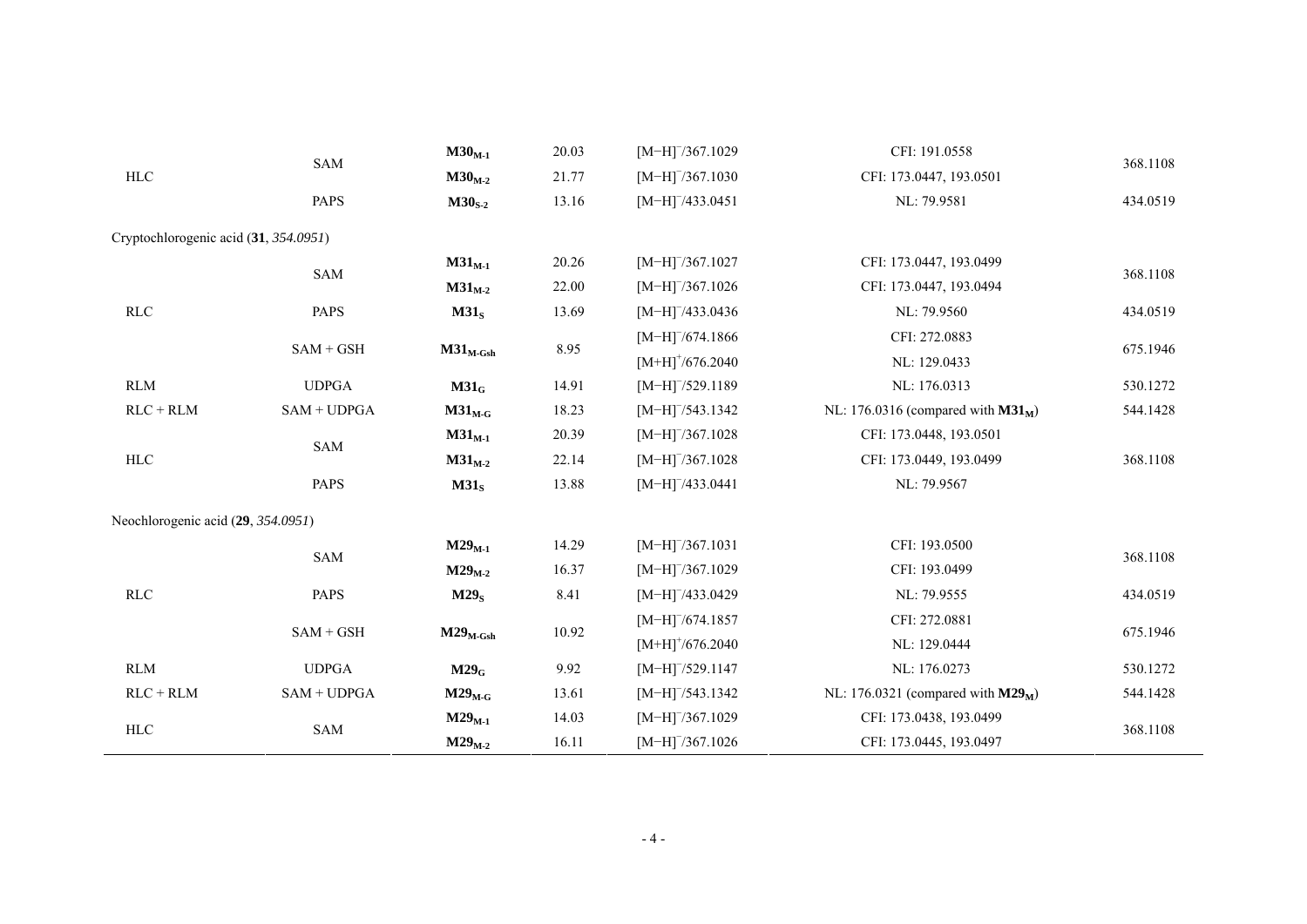RLM, rat liver microsomes; HLM, human liver microsomes; RLC, rat liver cytosol; an NADPH-generating system, 3.3 mM magnesium chloride, 3.3 mM of glucose-6-phosphate, 0.5 U·ml<sup>-1</sup> glucose-6-phosphate dehydrogenase and 1.3 mM nicotinamide adenine dinucleotide; SAM, *S*-adenosylmethionine; PAPS, 3′-phosphoadenosine-5′-phosphosulfate; UDPGA, uridine 5'-diphosphoglucuronic acid; GSH, glutathione. *<sup>t</sup>*R, chromatographic retention time.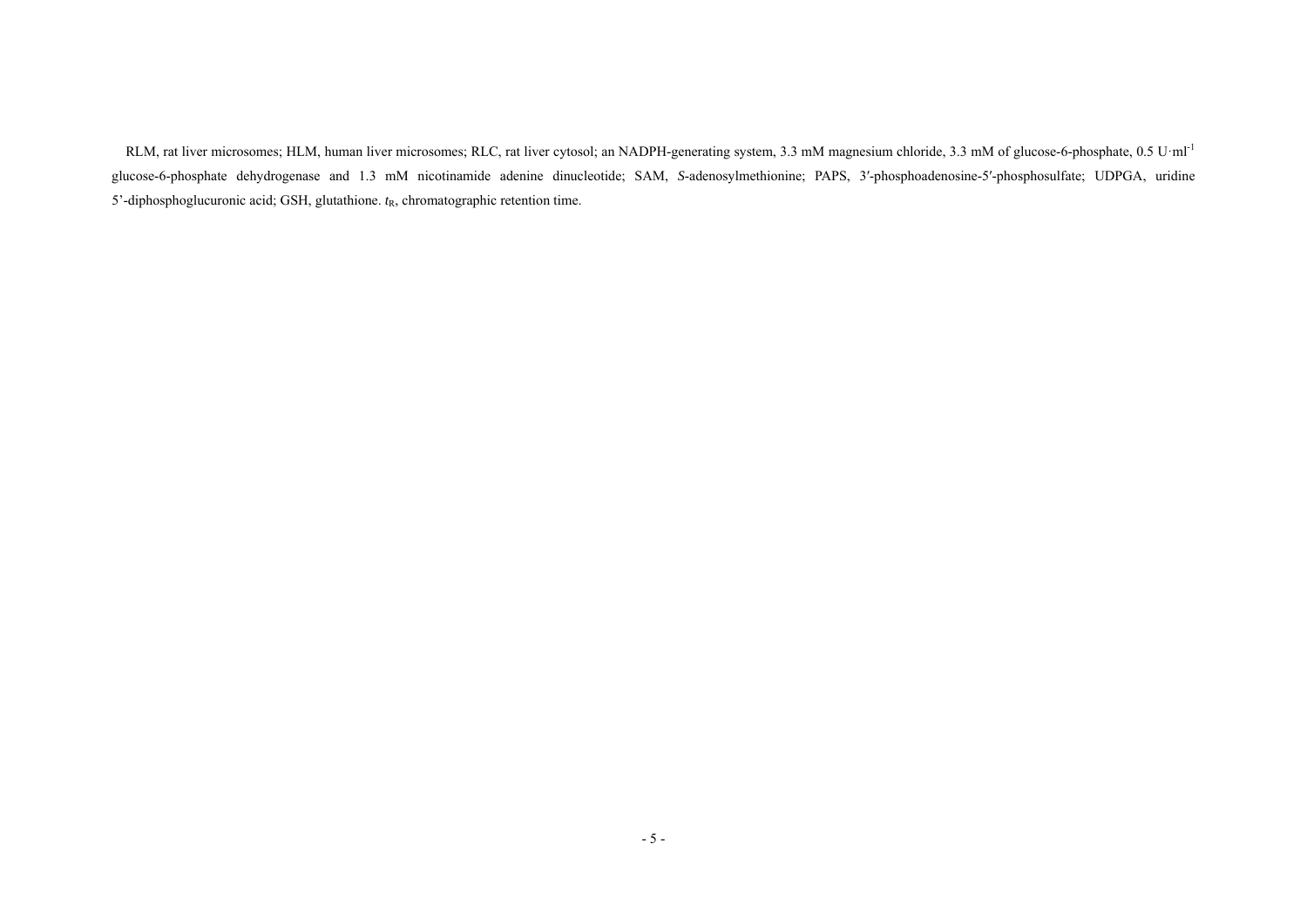# **Pharmacokinetics and Disposition of Circulating Iridoids and Organic Acids in Rats Intravenously Receiving ReDuNing Injection**

Chen Cheng, Feifei Du, Ke Yu, Fang Xu, Fengqing Wang, Li Li, Olajide E. Olaleye, Junling Yang, Feng Chen, Chenchun Zhong, Qiongwei Liu, Jing Li, Zhenzhong Wang, Chuan Li, and Wei Xiao

#### *Drug Metabolism and Disposition*



Systemic exposure to and excretion of metabolites of geniposide (**6**), secologanic acid (**4**), chlorogenic acid (**30**), cryptochlorogenic acid (**31**), and neochlorogenic acid (**29**) in rats receiving a 30-minute intravenous infusion of ReDuNing injection (lot number, 141106) at 2 ml/kg. The metabolite ID is used to indicate the compound being a metabolite, showing its parent compounds, type of metabolism, and metabolite isomer. For instance, **M30** in **M30M-1** denotes that the compound is a metabolite of chlorogenic acid (**30**). The subscript letter **M** denotes "methylation" and the subscript number **1** denotes the first eluted metabolite isomer. The subscript letters **R**, **G**, **S**, and **Gsh** in other metabolite IDs denote "reduction", "glucuronidation", "sulfation", and "glutathionylation", respectively. The iridoid **3** detected in the rat biosamples resulted from dosed ReDuNing injection in part and from biotransformation of **6** in part. The metabolites of the organic acids **30**, **31**, and **29** are shown in a left-to-right ranking order of methylated metabolites, glucuronides, sulfates, glucuronides of methylated metabolites, and glutathione conjugates of methylated metabolites.